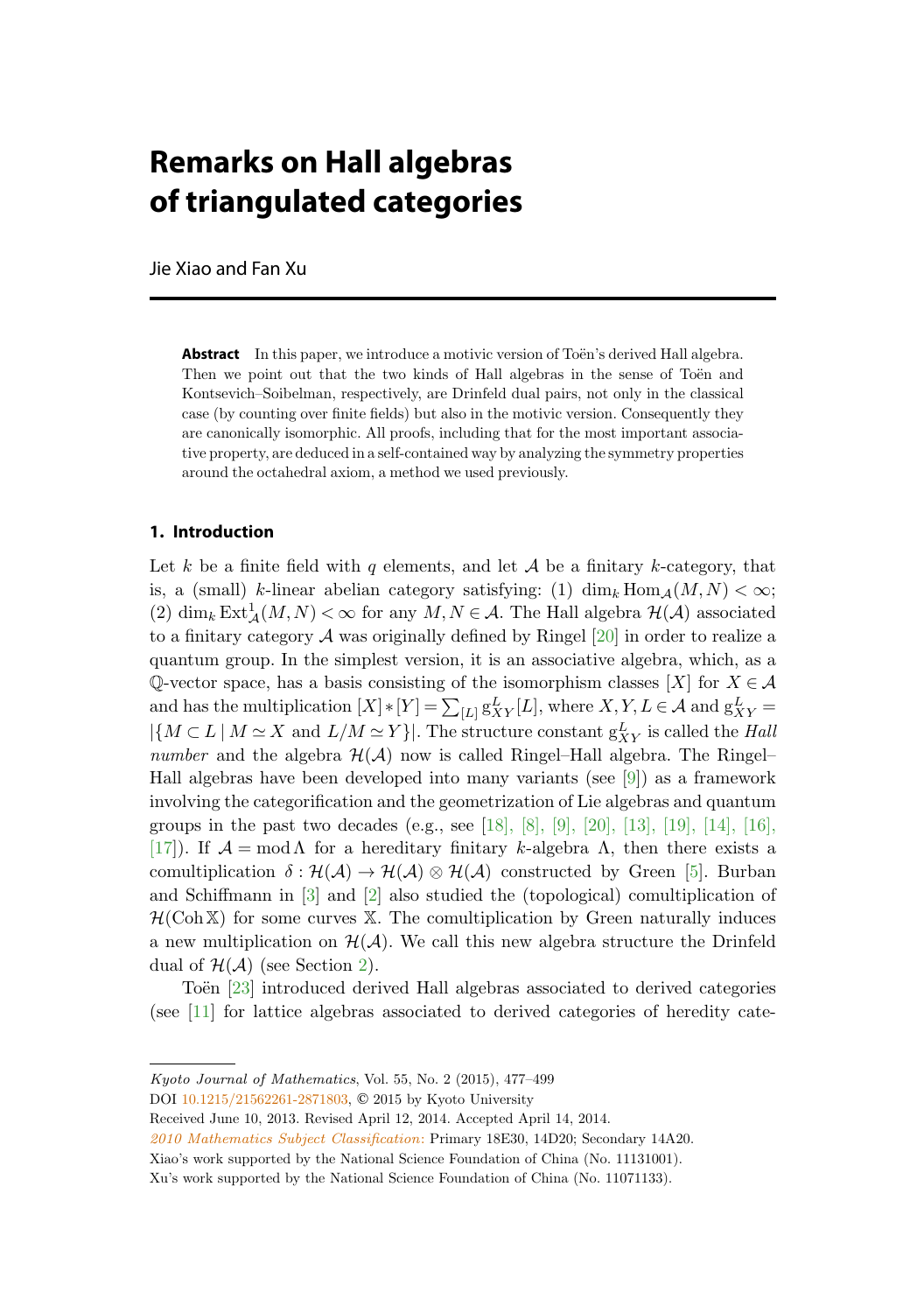<span id="page-1-0"></span>gories). In [[24\]](#page-22-0), the notion was extended for triangulated categories with some homological finiteness conditions, and a new proof for the associativity of derived Hall algebras was given. From the viewpoint of associativity, derived Hall algebras generalize Ringel–Hall algebras. The study of the theory of derived Hall algebras is meaningful. It is applied to characterize refined Donaldson–Thomas invariants via constructing an integration map from the derived Hall algebra of a 3-Calabi–Yau category to a quantum torus (see  $[10]$  $[10]$ ,  $[12]$  $[12]$ ). Recently, Hernandez and Leclerc [\[6](#page-21-0)] defined the monoidal categorification of a derived Hall algebra. One may hope to construct an analogue of the comultiplication of Ringel–Hall algebras. In Sections 2 and [3](#page-3-0) of this article, we define a map over derived Hall algebras analogous to comultiplications of Ringel–Hall algebras. In general, the map does not provide an algebra homomorphism even for the derived category of a hereditary algebra. However, it induces a new multiplication structure on a derived Hall algebra. Then we can write down the Drinfeld dual of a derived Hall algebra. The Drinfeld dual coincides with the finite-field version of the motivic Hall algebras introduced by Kontsevich and Soibelman [[12\]](#page-21-0). In Section [4,](#page-9-0) we point out that the method of [[24\]](#page-22-0) provides two symmetries associated with the octahedral axiom and they are equivalent. The first symmetry implies the associativity of the derived Hall algebra in the sense of Toen; the second symmetry implies the associativity of its Drinfeld dual. In Section [5](#page-14-0), we construct the motivic version of a derived Hall algebra and show that it is associative and isomorphic to the Kontsevich–Soibelman motivic Hall algebra.

# **2. The Drinfeld dual of an algebra**

Let A be an associative algebra over  $\mathbb Q$  such that, as a space, it has a basis  ${u_{\alpha}}_{\alpha\in\mathcal{P}}$  and the multiplication is given by

$$
u_{\alpha} \cdot u_{\beta} = \sum_{\lambda \in \mathcal{P}} g_{\alpha\beta}^{\lambda} u_{\lambda},
$$

where  $g_{\alpha\beta}^{\lambda} \in \mathbb{Q}$  are the structure constants. We denote by  $A \widehat{\otimes} A$  the  $\mathbb{Q}$ -space of all formal (possibly infinite) linear combinations  $\sum_{\alpha,\beta\in\mathcal{P}}c_{\alpha,\beta}u_{\alpha}\otimes u_{\beta}$  with  $c_{\alpha,\beta}\in\mathbb{Q}$ , which can be viewed as the completion of  $A \otimes A$ . Assume that there exists a linear map  $\delta: A \to A \widehat{\otimes} A$  defined by

$$
\delta(u_{\lambda}) = \sum_{\alpha,\beta} h_{\lambda}^{\alpha\beta} u_{\alpha} \otimes u_{\beta}
$$

satisfying that, for fixed  $\alpha, \beta \in \mathcal{P}$ , there are only finitely many  $\lambda$ 's such that  $h_{\lambda}^{\alpha\beta}\neq 0.$ 

Consider a nondegenerate symmetric bilinear form  $(\bullet, \bullet) : A \times A \rightarrow \mathbb{Q}$  such that

$$
(u_{\alpha}, u_{\beta}) = \delta_{\alpha, \beta} t_{\alpha}
$$

for some nonzero  $t_{\alpha} \in \mathbb{Q}$ . Then the bilinear form naturally induces the following two bilinear forms:

 $f_1 : (A \otimes A) \times (A \widehat{\otimes} A) \to \mathbb{Q}$  and  $f_2 : (A \widehat{\otimes} A) \times (A \otimes A) \to \mathbb{Q}$ .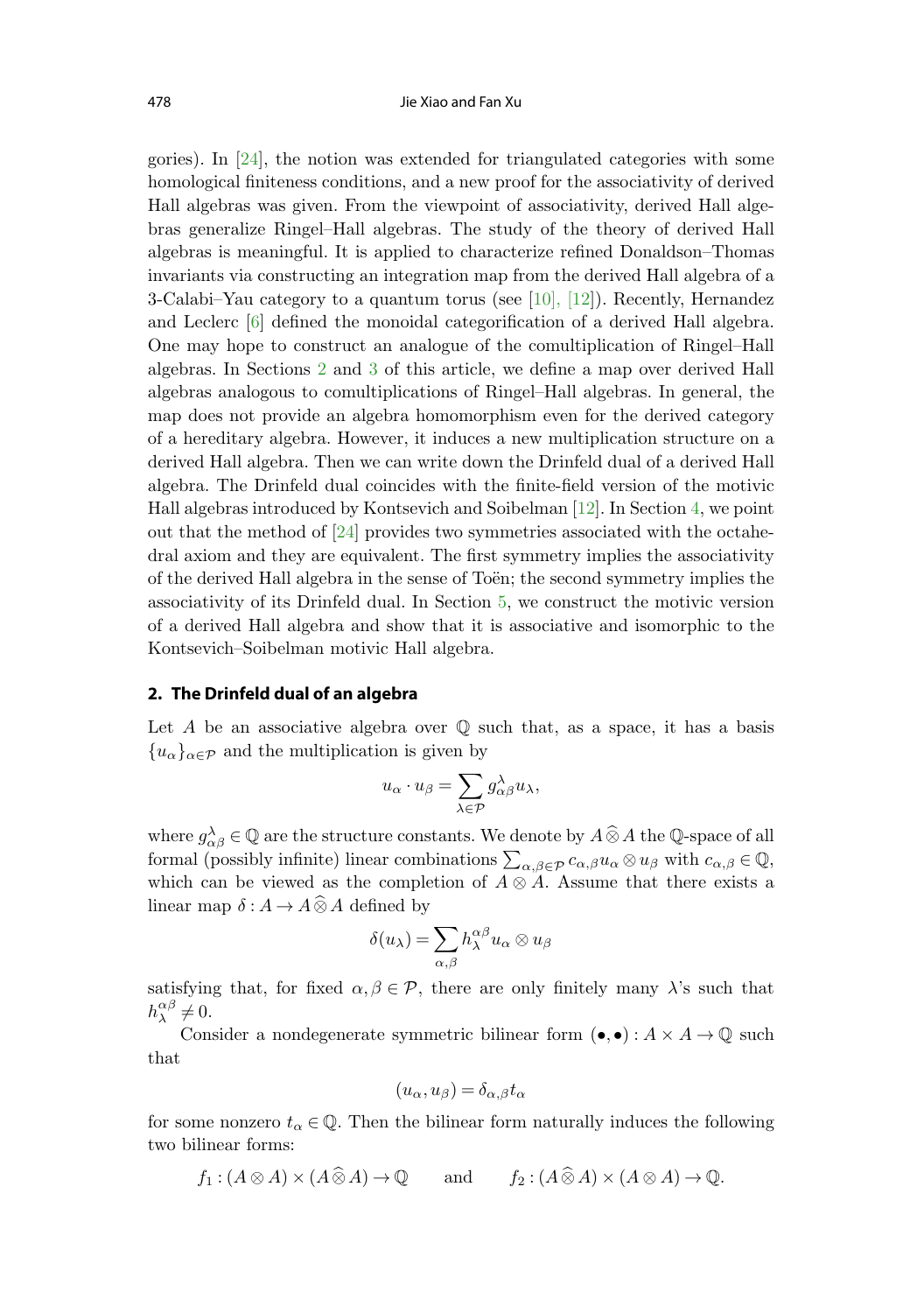<span id="page-2-0"></span>The first bilinear form is defined by

$$
f_1\Bigl(\sum_{\alpha,\beta\in\mathcal{P}}c_{\alpha,\beta}u_\alpha\otimes u_\beta,\sum_{\alpha',\beta'\in\mathcal{P}}d_{\alpha',\beta'}u_{\alpha'}\otimes u_{\beta'}\Bigr)=\sum_{\alpha,\beta\in\mathcal{P}}c_{\alpha,\beta}d_{\alpha,\beta}t_\alpha t_\beta.
$$

Note that the sum of the right-hand side is induced by the first sum of the left-hand side, which is a finite sum. The map  $f_2$  is defined similarly.

#### PROPOSITION 2.1

For any  $a, b, c \in A$ , the equality  $(a, bc) = (\delta(a), b \otimes c)$  holds if and only if, for any  $u_{\beta}$ ,  $u_{\gamma}$ , and  $u_{\alpha}$ , we have  $h_{\alpha}^{\beta\gamma}t_{\beta}t_{\gamma} = g_{\beta\gamma}^{\alpha}t_{\alpha}$ .

#### Proof

The proof is the same as [\[21, Proposition 7.1](#page-22-0)]. It is enough to consider the case in which a, b, and c are three basis elements denoted by  $u_{\alpha}$ ,  $u_{\beta}$ , and  $u_{\gamma}$ , respectively. By definition,

$$
(a, bc) = (u_{\alpha}, u_{\beta}u_{\gamma}) = \left(u_{\alpha}, \sum_{\lambda \in \mathcal{P}} g^{\lambda}_{\beta\gamma} u_{\lambda}\right) = g^{\alpha}_{\beta\gamma} t_{\alpha}
$$

and

$$
(\delta(a), b \otimes c) = \left(\sum_{\xi, \tau \in \mathcal{P}} h^{\xi \tau}_{\alpha} u_{\xi} \otimes u_{\tau}, u_{\beta} \otimes u_{\gamma}\right) = h^{\beta \gamma}_{\alpha} t_{\beta} t_{\gamma}.
$$

The proposition follows.

Let  $A^{Dr}$  be a space over Q with the basis  $\{v_{\alpha}\}_{{\alpha \in \mathcal{P}}}$ . We define the multiplication by setting

$$
v_{\alpha} * v_{\beta} = \sum_{\lambda \in \mathcal{P}} h_{\lambda}^{\alpha \beta} v_{\lambda}.
$$

THEOREM 2.2

Assume that  $(a, bc) = (\delta(a), b \otimes c)$  for any  $a, b, c \in A$ . Then there exists an isomorphism

 $\Phi \cdot A^{Dr} \rightarrow A$ 

by sending  $v_{\alpha}$  to  $t_{\alpha}^{-1}u_{\alpha}$ .

## Proof

It is clear that the map  $\Phi$  is an isomorphism of vector spaces. For any  $\alpha, \beta \in \mathcal{P}$ ,  $\Phi(v_{\alpha} * v_{\beta}) = \sum_{\lambda \in \mathcal{P}} h_{\lambda}^{\alpha \beta} t_{\lambda}^{-1} u_{\lambda}$ . Also, we have that  $\Phi(v_{\alpha}) \cdot \Phi(v_{\beta}) = t_{\alpha}^{-1} t_{\beta}^{-1} u_{\alpha} \cdot u_{\beta} =$ <br> $\sum_{\alpha \in \mathcal{P}} t_{\alpha}^{-1} t_{\alpha}^{-1} g_{\alpha}^{\lambda} u_{\lambda}$ . Proposition 2.1 concludes that  $\Phi$  is an algebra h  $\sum_{\alpha,\beta\in\mathcal{P}}t_{\alpha}^{-1}t_{\beta}^{-1}g_{\alpha\beta}^{\lambda}u_{\lambda}$ . Proposition 2.1 concludes that  $\Phi$  is an algebra homomorphism, that is,

$$
\Phi(v_{\alpha} * v_{\beta}) = \Phi(v_{\alpha}) \cdot \Phi(v_{\beta}).
$$

As a corollary, the algebra  $A^{Dr}$  is also an associative algebra and is called the Drinfeld dual of A. The first canonical example comes from Ringel–Hall algebra. We recall its definition from [\[20](#page-22-0)] and [[22](#page-22-0)].

 $\Box$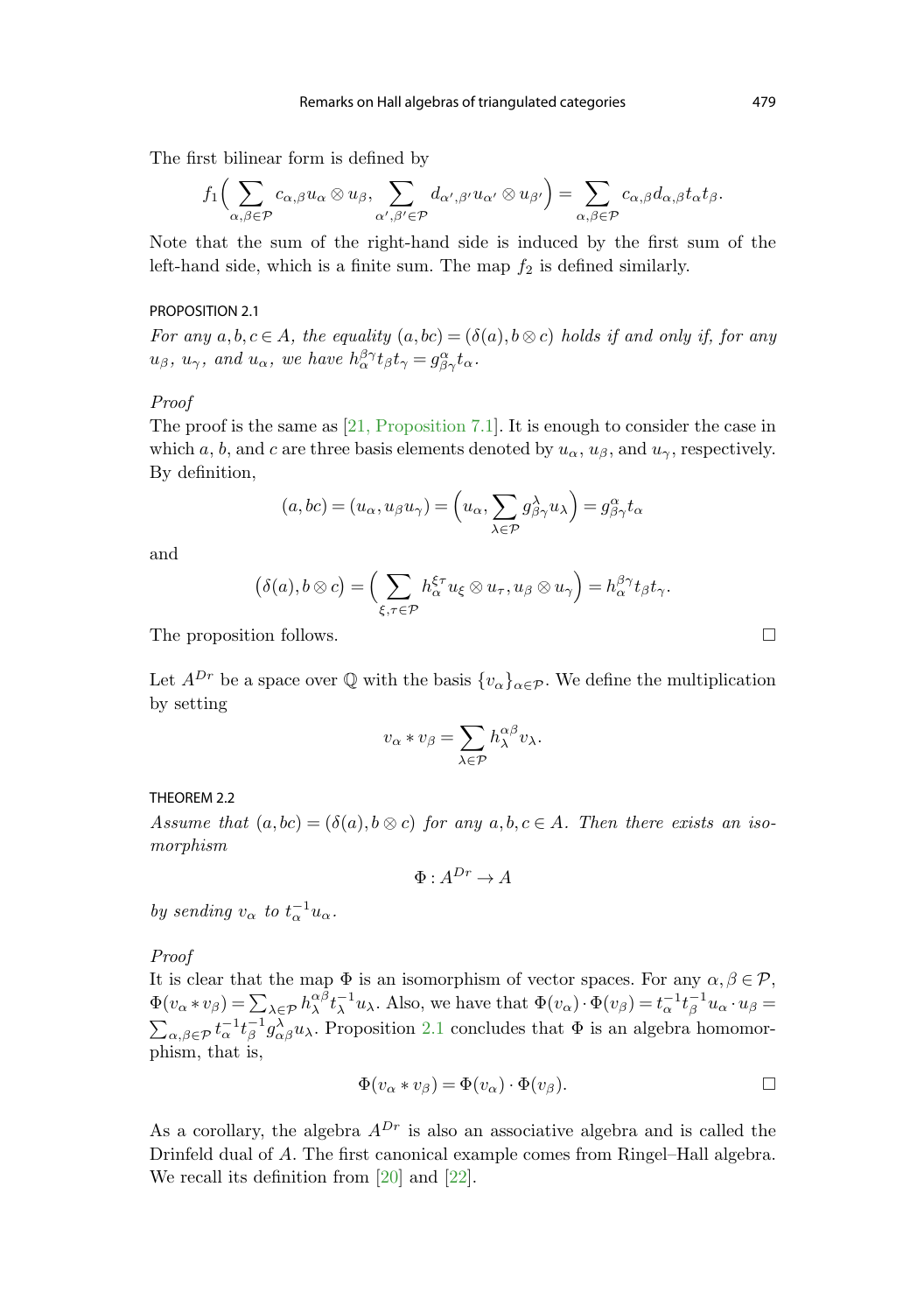## <span id="page-3-0"></span>EXAMPLE 2.3

Let  $A$  be a small finitary abelian category and linear over some finite field  $k$ with q elements, and let  $\mathcal P$  be the set of isomorphism classes of objects in  $\mathcal A$ . For  $\alpha \in \mathcal{P}$ , we take a representative  $V_{\alpha} \in \mathcal{A}$ . The Ringel–Hall algebra of  $\mathcal{A}$  is a vector space  $\mathcal{H}(\mathcal{A}) = \mathbb{Q}\mathcal{P} = \bigoplus_{\alpha \in \mathcal{P}} \mathbb{Q} u_{\alpha}$  with the multiplication

$$
u_\alpha\cdot u_\beta=\sum_{\lambda\in\mathcal{P}}g_{\alpha\beta}^\lambda u_\lambda,
$$

where  $g_{\alpha\beta}^{\lambda} = |\{V \subseteq V_{\lambda} \mid V \cong V_{\alpha}, V_{\lambda}/V \cong V_{\beta}\}|$ [. Define the map \(see \[22](#page-22-0), Section 1.4])

$$
\delta: \mathcal{H}(\mathcal{A}) \to \mathcal{H}(\mathcal{A}) \widehat{\otimes} \mathcal{H}(\mathcal{A})
$$

satisfying  $\delta(u_\lambda) = \sum_{\alpha,\beta} h_\lambda^{\alpha\beta} u_\alpha \otimes u_\beta$  where  $h_\lambda^{\alpha\beta} = |\text{Ext}^1_\Lambda(V_\alpha,V_\beta)_{V_\lambda}|/$  $|\operatorname{Hom}_\Lambda(V_\alpha,V_\beta)|$  (see [[22\]](#page-22-0)). For fixed  $\alpha,\beta\in\mathcal{P}$ ,  $\dim_k \operatorname{Ext}^1(V_\alpha,V_\beta)<\infty$ . Then there are finitely many  $\lambda$ 's such that  $h_{\lambda}^{\alpha\beta} \neq 0$ . The relation between  $h_{\lambda}^{\alpha\beta}$  and  $g_{\alpha\beta}^{\lambda}$  is given by the Riedtmann–Peng formula

$$
h_{\lambda}^{\alpha\beta} = \frac{|\operatorname{Ext}_{\Lambda}^{1}(V_{\alpha}, V_{\beta})_{V_{\lambda}}|}{|\operatorname{Hom}_{\Lambda}(V_{\alpha}, V_{\beta})|} = g_{\alpha\beta}^{\lambda} a_{\alpha} a_{\beta} a_{\lambda}^{-1},
$$

where  $a_{\alpha} = |\text{Aut}(V_{\alpha})|$ .

Define a symmetric bilinear form on  $\mathcal{H}(\mathcal{A})$ :

$$
(u_\alpha,u_\beta)=\delta_{\alpha\beta}\frac{1}{|\operatorname{Aut}(V_\alpha)|}=\delta_{\alpha\beta}\frac{1}{a_\alpha}.
$$

It induces bilinear forms  $(\mathcal{H}(\mathcal{A})\otimes \mathcal{H}(\mathcal{A}))\times (\mathcal{H}(\mathcal{A})\widehat{\otimes} \mathcal{H}(\mathcal{A}))\rightarrow \mathbb{Q}$  and  $(\mathcal{H}(\mathcal{A})\widehat{\otimes}$  $\mathcal{H}(\mathcal{A}) \times (\mathcal{H}(\mathcal{A}) \otimes \mathcal{H}(\mathcal{A})) \rightarrow \mathbb{Q}$  by setting

$$
(a_1 \otimes a_2, b_1 \otimes b_2) = (a_1, b_1)(a_2, b_2).
$$

Using Proposition [2.1](#page-2-0) and the Riedtmann–Peng formula, we obtain

$$
(a, bc) = (\delta(a), b \otimes c)
$$

for any a, b, and c in  $\mathcal{H}(\mathcal{A})$ . The Drinfeld dual algebra of  $\mathcal{H}(\mathcal{A})$  is a vector space  $\mathcal{H}^{Dr}(\mathcal{A}) = \bigoplus_{\alpha \in \mathcal{P}} \mathbb{Q} v_{\alpha}$  with the multiplication

$$
v_{\alpha} * v_{\beta} = \sum_{\lambda} h_{\lambda}^{\alpha\beta} v_{\lambda}.
$$

Theorem [2.2](#page-2-0) concludes an isomorphism  $\Phi : \mathcal{H}^{Dr}(\mathcal{A}) \to \mathcal{H}(\mathcal{A})$  by setting  $\Phi(v_\alpha)$  $a_{\alpha}u_{\alpha}$ .

#### **3. The derived Riedtmann–Peng formula**

We recall some notations and results from [\[24](#page-22-0)]. Let k be a finite field with q elements, and let  $\mathcal C$  be a (left) homologically finite k-additive triangulated category with the translation (or shift) functor  $T = [1]$ , that is, a finite k-additive triangulated category satisfying the following conditions (see [[24\]](#page-22-0)).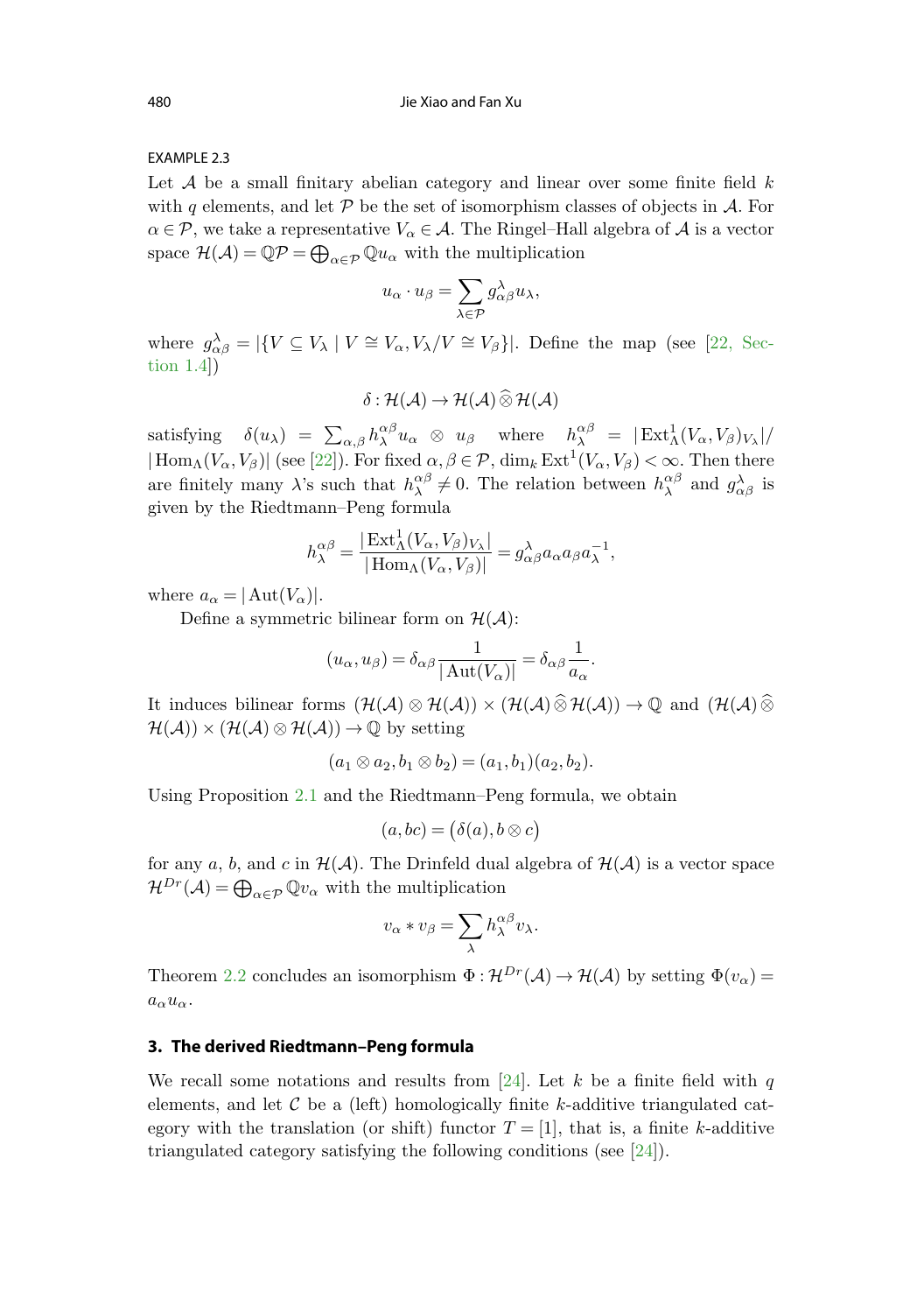<span id="page-4-0"></span>(1) the homomorphism space  $\text{Hom}(X, Y)$  for any two objects X and Y in C is a finite-dimensional  $k$ -space;

(2) the endomorphism ring End X for any indecomposable object X in C is a finite-dimensional local k-algebra;

(3) C is (left) locally homological finite; that is,  $\sum_{i\geq 0} \dim_k \text{Hom}(X[i], Y)$  $\infty$  for any X and Y in C.

Note that the first two conditions imply the validity of the Krull–Schmidt theorem in  $\mathcal{C}$ , which means that any object in  $\mathcal{C}$  can be uniquely decomposed into the direct sum of finitely many indecomposable objects up to isomorphism. For  $X \in \mathcal{C}$ , we denote by [X] the isomorphism class of X.

For any X, Y, and Z in C, we will use  $fg$  to denote the composition of morphisms  $f: X \to Y$  and  $g: Y \to Z$ , and  $|S|$  to denote the cardinality of a finite set S.

Given  $X, Y, L \in \mathcal{C}$ , put

$$
W(X, Y; L) = \left\{ (f, g, h) \in \text{Hom}(X, L) \times \text{Hom}(L, Y) \times \text{Hom}(Y, X[1]) \mid X \xrightarrow{f} L \xrightarrow{g} Y \xrightarrow{h} X[1] \text{ is a triangle} \right\}.
$$

There is a natural action of Aut  $X \times$ Aut Y on  $W(X, Y; L)$ . The orbit of  $(f, g, h) \in$  $W(X, Y; L)$  is denoted by

$$
(f, g, h)^{\wedge} := \left\{ \left( af, gc^{-1}, ch\big( a[1] \big)^{-1} \right) \mid (a, c) \in Aut X \times Aut Y \right\}.
$$

The orbit space is denoted by  $V(X,Y;L) = \{(f,g,h)^\wedge \mid (f,g,h) \in W(X,Y;L)\}.$ The radical of  $Hom(X, Y)$  is denoted by rad $Hom(X, Y)$ , which is the set

 $\big\{ f \in \operatorname{Hom}(X,Y) \;\big|\; gfh \text{ is not an isomorphism for any } g: A \to X \text{ and }$ 

 $h: Y \to A$  with  $A \in \mathcal{C}$  indecomposable}.

For any  $L \stackrel{n}{\to} Z[1]$ , there exist the decompositions  $L = L_1(n) \oplus L_2(n)$ ,  $Z[1] =$  $Z_1[1](n) \oplus Z_2[1](n)$ , and  $b \in \text{Aut } L$ ,  $d \in \text{Aut } Z$  such that  $bn(d[1])^{-1} = \begin{pmatrix} n_{11} & 0 \\ 0 & n_{22} \end{pmatrix}$ and the induced map  $n_{11} : L_1(n) \to Z_1[1](n)$  is an isomorphism and  $n_{22} : L_2(n) \to Z_1[n](n)$  $Z_2[1](n)$  belongs to radHom $(L_2(n), Z_2[1](n))$ . The above decomposition only depends on the equivalence class of n up to an isomorphism. Let  $\alpha = (l, m, n)$ <sup>^</sup>  $V(Z, L; M)$ . If  $\alpha = (l, m, n)$ <sup> $\wedge$ </sup> =  $(l', m', n')$ <sup> $\wedge$ </sup>, then  $L_1(n) = L_1(n')$ . We can substitute  $L_1(\alpha)$  for  $L_1(n)$ . To emphasize that n is related to  $\alpha$ , we write  $n(\alpha)$  as a substitute for *n*.

Denote by  $\text{Hom}(X, Y)_Z$  the subset of  $\text{Hom}(X, Y)$  consisting of the morphisms whose mapping cones are isomorphic to Z. For  $X, Y \in \mathcal{C}$ , we set

$$
\{X,Y\} := \prod_{i>0} | \text{Hom}\big(X[i],Y\big) |^{(-1)^i}.
$$

By checking the stable subgroups of automorphism groups, we have the following proposition.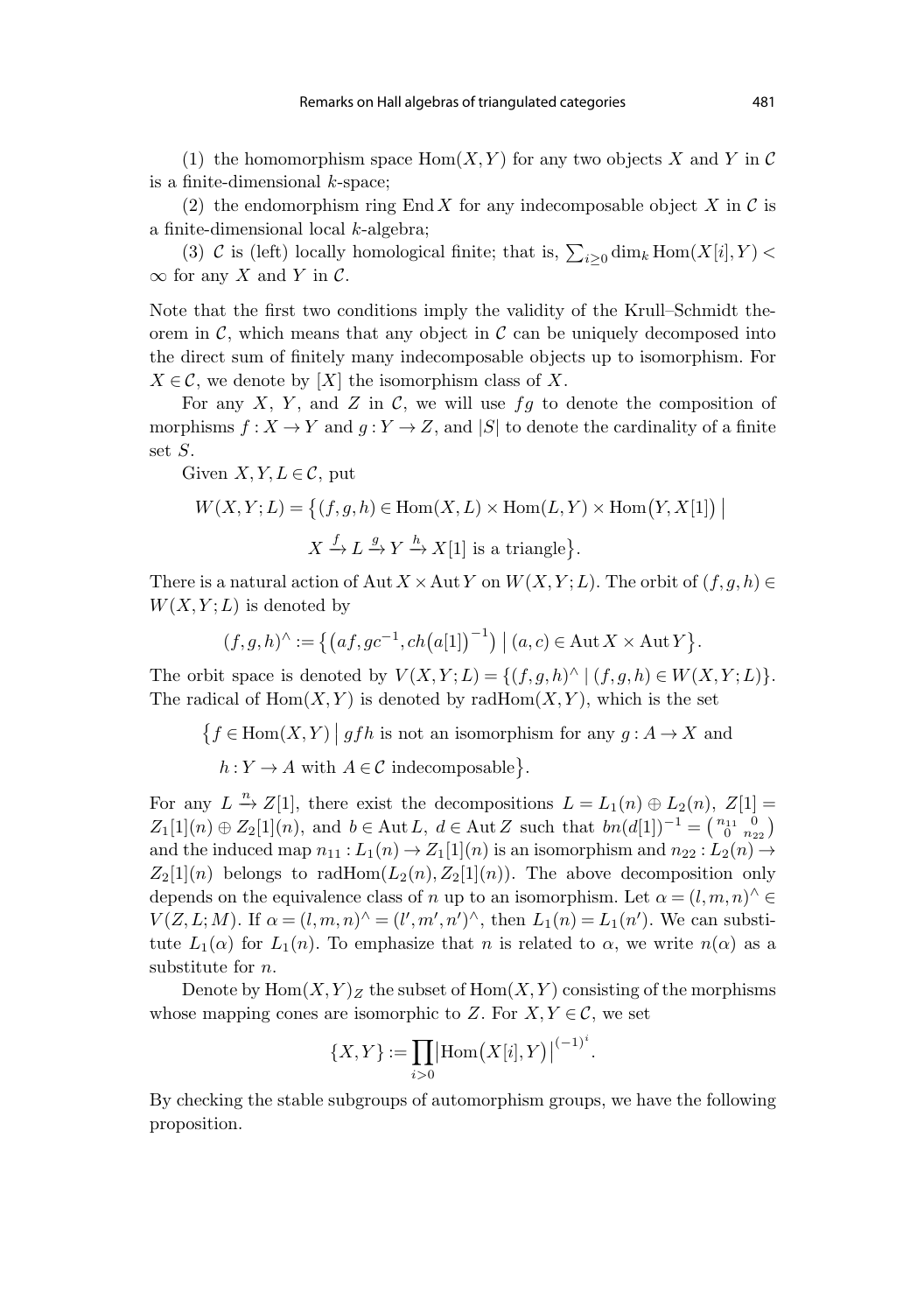#### <span id="page-5-0"></span>PROPOSITION 3.1 ([\[24, PROPOSITION 2.5\]](#page-22-0))

For any  $M$ ,  $L$ , and  $Z$  in  $C$ , we have the following equalities:

$$
\frac{|\text{Hom}(M, L)_{Z[1]}|}{|\text{Aut }L|} \cdot \frac{\{M, L\}}{\{Z, L\} \cdot \{L, L\}} = \sum_{\alpha \in V(Z, L; M)} \frac{|\text{End }L_1(\alpha)|}{|\text{Aut }L_1(\alpha)|},
$$

$$
\frac{|\text{Hom}(Z, M)_{L}|}{|\text{Aut }Z|} \cdot \frac{\{Z, M\}}{\{Z, L\} \cdot \{Z, Z\}} = \sum_{\alpha \in V(Z, L; M)} \frac{|\text{End }L_1(\alpha)|}{|\text{Aut }L_1(\alpha)|}.
$$

Using this proposition, one can easily deduce the following corollary.

#### COROLLARY 3.2

For any  $X$ ,  $Y$ , and  $L$  in  $\mathcal{C}$ , we have that

$$
\frac{|\text{Hom}(Y,X[1])_{L[1]}|}{|\text{Aut }X|} \cdot \frac{\{Y,X[1]\}}{\{X,X\}} = \frac{|\text{Hom}(L,Y)_{X[1]}|}{|\text{Aut }L|} \cdot \frac{\{L,Y\}}{\{L,L\}}
$$

and

$$
\frac{|\text{Hom}(Y[-1],X)_L|}{|\text{Aut}Y|} \cdot \frac{\{Y[-1],X\}}{\{Y,Y\}} = \frac{|\text{Hom}(X,L)_Y|}{|\text{Aut} L|} \cdot \frac{\{X,L\}}{\{L,L\}}.
$$

Let A be a finitary abelian category, and let  $X, Y, L \in \mathcal{A}$ . Define

$$
E(X, Y; L) = \{(f, g) \in \text{Hom}(X, L) \times \text{Hom}(L, Y) \mid
$$
  

$$
0 \to X \xrightarrow{f} L \xrightarrow{g} Y \to 0 \text{ is an exact sequence}\}.
$$

The group Aut X × Aut Y acts freely on  $E(X, Y; L)$  and the orbit of  $(f,g) \in$  $E(X, Y; L)$  is denoted by  $(f,g)^{\wedge} := \{(af, gc^{-1}) \mid (a, c) \in \text{Aut } X \times \text{Aut } Y\}.$  If the orbit space is denoted by  $O(X, Y; L) = \{(f, g) \land | (f, g) \in E(X, Y; L)\}\)$ , then the Hall number  $g_{XY}^L = |O(X, Y; L)|$ . It is easy to see that

$$
g_{XY}^L = \frac{|\mathcal{M}(X, L)_Y|}{|\text{Aut } X|} = \frac{|\mathcal{M}(L, Y)_X|}{|\text{Aut } Y|},
$$

where  $\mathcal{M}(X,L)_Y$  is the subset of  $Hom(X,L)$  consisting of monomorphisms f:  $X \hookrightarrow L$  whose cokernels Coker(f) are isomorphic to Y and  $\mathcal{M}(L, Y)_X$  is dually defined.

The equality in Corollary 3.2 can be considered as a generalization of the Riedtmann–Peng formula in abelian categories to homologically finite triangulated categories. Indeed, assume that  $\mathcal{C} = \mathcal{D}^b(\mathcal{A})$  for a finitary abelian category A and X, Y, and  $L \in \mathcal{A}$ . Then one can obtain

Hom 
$$
(Y, X[1])_{L[1]} = \text{Ext}^1(Y, X)_L
$$
,  $\{Y, X[1]\} = |\text{Hom}_{\mathcal{A}}(Y, X)|^{-1}$ ,

where  $\text{Ext}^1(X,Y)_L$  is the set of equivalence classes of extensions of Y by X with the middle term isomorphic to  $L$  and

$$
g_{XY}^L = \frac{|\text{Hom}(L, Y)_{X[1]}|}{|\text{Aut }Y|}, \qquad \{X, X\} = \{L, L\} = \{L, Y\} = 0.
$$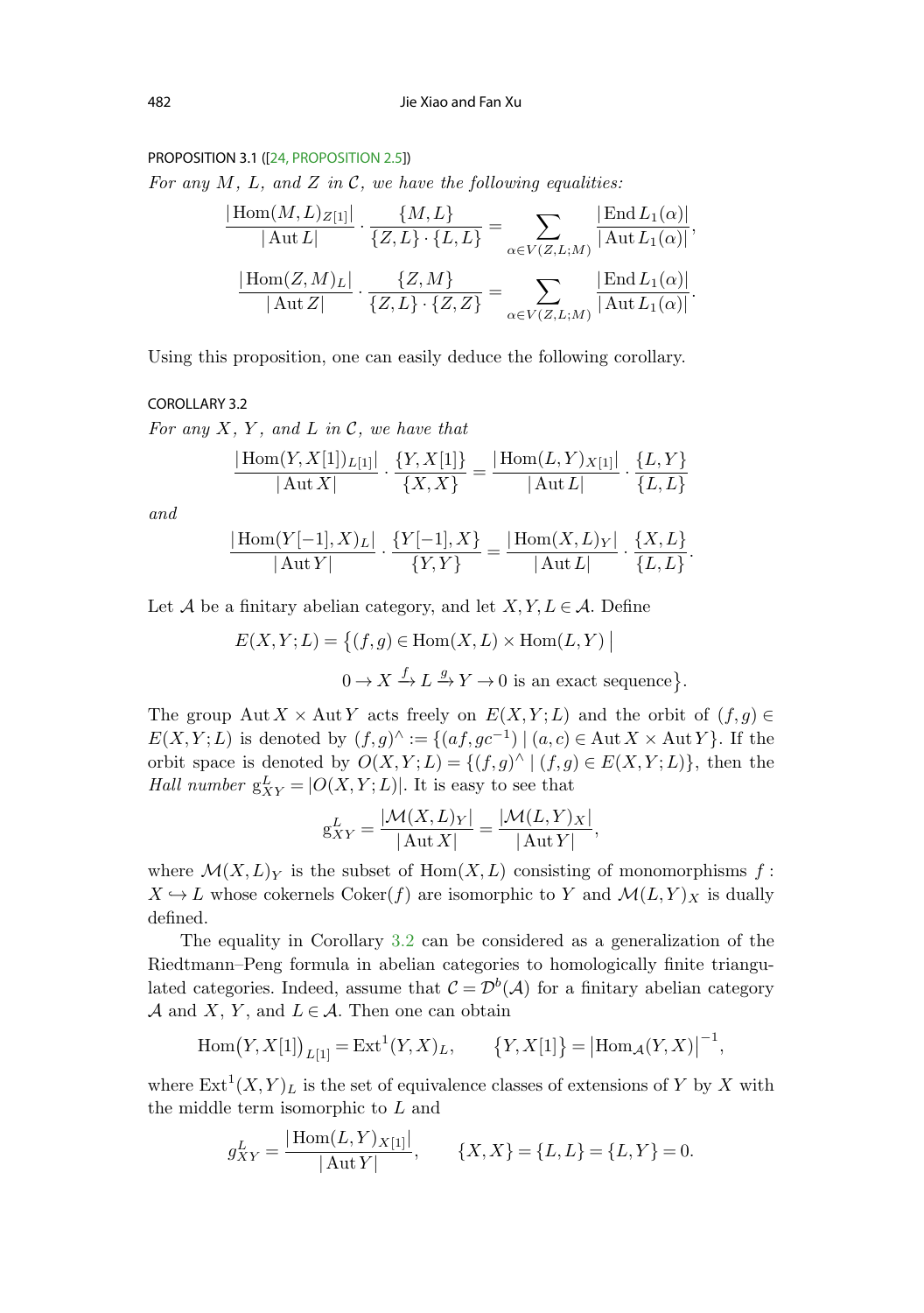<span id="page-6-0"></span>Under the assumption, Corollary [3.2](#page-5-0) is reduced to the Riedtmann–Peng formula (see [[19\]](#page-22-0), [\[15](#page-21-0)])

$$
\frac{|\operatorname{Ext}^1(Y,X)_L|}{|\operatorname{Hom}_\mathcal{A}(Y,X)|}=g^L_{XY}\cdot |\operatorname{Aut} X|\cdot |\operatorname{Aut} Y|\cdot |\operatorname{Aut} L|^{-1}.
$$

For any X, Y, and  $L \in \mathcal{C}$ , set

$$
F_{XY}^L = \frac{|\text{Hom}(L, Y)_{X[1]}|}{|\text{Aut } Y|} \cdot \frac{\{L, Y\}}{\{Y, Y\}} = \frac{|\text{Hom}(X, L)_Y|}{|\text{Aut } X|} \cdot \frac{\{X, L\}}{\{X, X\}}.
$$

## THEOREM 3.3 ([\[23\]](#page-22-0), [\[24\]](#page-22-0))

Let  $\mathcal{H}(\mathcal{C})$  be the vector space over Q with the basis  $\{u_{[X]}\mid X \in \mathcal{C}\}\$ . Endowed with the multiplication defined by

$$
u_{[X]}\cdot u_{[Y]}=\sum_{[L]}F_{XY}^L u_{[L]},
$$

 $\mathcal{H}(\mathcal{C})$  is an associative algebra with the unit  $u_{[0]}$ .

The algebra  $\mathcal{H}(\mathcal{C})$  is called the derived Hall algebra when  $\mathcal{C}$  is a derived category. Here, we also use this name for a general left homologically finite triangulated category.

Now we define the Drinfeld dual of  $\mathcal{H}(\mathcal{C})$ . Set

$$
h_L^{XY} = |\text{Hom}_{\mathcal{C}}(Y, X[1])_L| \cdot \{Y, X[1]\}.
$$

Define a map  $\delta : \mathcal{H}(\mathcal{C}) \to \mathcal{H}(\mathcal{C}) \widehat{\otimes} \mathcal{H}(\mathcal{C})$  by

$$
\delta(u_{[L]}) = \sum_{[X],[Y]} h_L^{XY} u_{[X]} \otimes u_{[Y]}.
$$

Define a symmetric bilinear form

$$
(u_{[X]}, u_{[Y]}) = \delta_{[X], [Y]} \frac{1}{|\operatorname{Aut} X| \{X, X\}}.
$$

It induces bilinear forms

$$
(\mathcal{H}(\mathcal{C}) \widehat{\otimes} \mathcal{H}(\mathcal{C})) \times (\mathcal{H}(\mathcal{C}) \otimes \mathcal{H}(\mathcal{C})) \to \mathbb{Q} \quad \text{and}
$$

$$
(\mathcal{H}(\mathcal{C}) \otimes \mathcal{H}(\mathcal{C})) \times (\mathcal{H}(\mathcal{C}) \widehat{\otimes} \mathcal{H}(\mathcal{C})) \to \mathbb{Q}
$$

by setting

$$
(a_1 \otimes a_2, b_1 \otimes b_2) = (a_1, b_1)(a_2, b_2).
$$

Set  $t_{[X]} = 1/(| \text{Aut } X | \{X, X\})$ . Then the derived Riedtmann–Peng formula in Corollary [3.2](#page-5-0) can be written as

$$
h_L^{XY} t_{[X]} t_{[Y]} = F_{XY}^L t_{[L]}
$$

for any  $X, Y$ , and  $L$  in  $\mathcal{C}$ . Using Proposition [2.1,](#page-2-0) we have

$$
(a,bc) = (\delta(a), b \otimes c), \quad \forall a, b, c \in \mathcal{H}(\mathcal{C}).
$$

The Drinfeld dual algebra is a Q-space  $\mathcal{H}^{Dr}(\mathcal{C})$  with the basis  $\{v_{[X]} | X \in \mathcal{C}\}\$  and the multiplication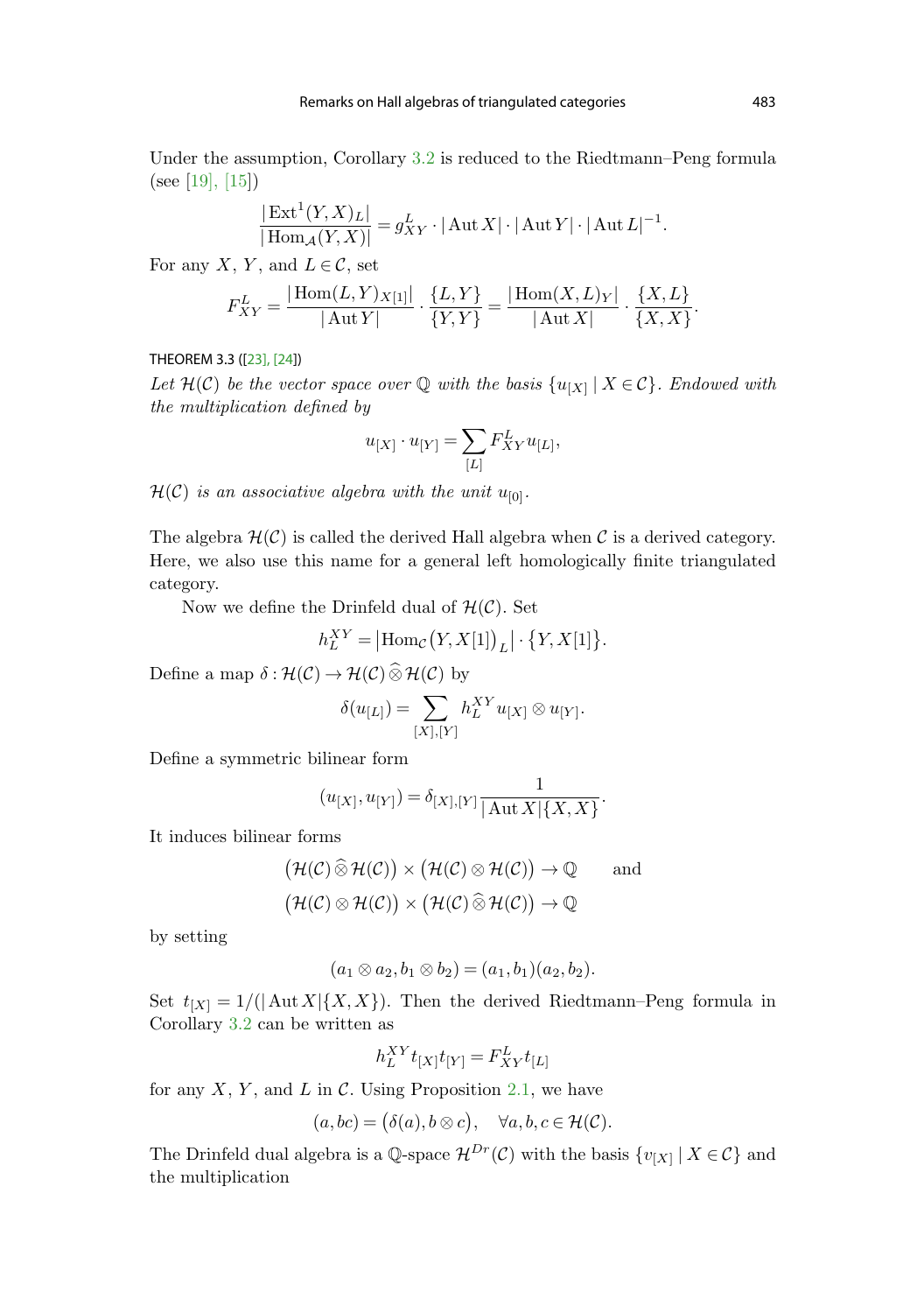484 Jie Xiao and Fan Xu

$$
v_{[X]} * v_{[Y]} = \sum_{[L]} h_L^{XY} v_{[L]} = \{Y, X[1]\} \cdot \sum_{[L]} |\text{Hom}(Y, X[1])_{L[1]} | v_{[L]}
$$

$$
= \{Y[-1], X\} \cdot \sum_{[L]} |\text{Hom}(Y[-1], X)_{L} | v_{[L]}.
$$

Kontsevich and Soibelman [\[12](#page-21-0)] defined the motivic Hall algebra for an indconstructible triangulated  $A_{\infty}$ -category. We can define the finite-field version of a motivic Hall algebra for a homologically finite k-additive triangulated category, which is just  $\mathcal{H}^{Dr}(\mathcal{C})$ . Following Theorem [2.2](#page-2-0), we have the immediate result.

## COROLLARY 3.4 ([\[12, PROPOSITION 6.12\]](#page-21-0))

The map  $\Phi: \mathcal{H}^{Dr}(\mathcal{C}) \to \mathcal{H}(\mathcal{C})$  by  $\Phi(v_{[X]}) = |\text{Aut } X| \cdot \{X, X\} \cdot u_{[X]}$  for any  $X \in \mathcal{C}$ is an algebraic isomorphism between  $\mathcal{H}^{Dr}(\mathcal{C})$  and  $\mathcal{H}(\mathcal{C})$ .

Then Theorem [3.3](#page-6-0) implies that the algebra  $\mathcal{H}^{Dr}(\mathcal{C})$  is an associative algebra.

To introduce the extended twisted derived Hall algebra  $\mathcal{H}_{et}(\mathcal{C})$  of  $\mathcal{H}(\mathcal{C})$ , we need more assumptions. Assume that  $\mathcal C$  is homologically finite; that is,

$$
\sum_{i\in\mathbb{Z}}\dim_k\operatorname{Hom}\bigl(X[i],Y\bigr)<\infty
$$

for any X and Y in C. For example, the derived category  $\mathcal{C} = \mathcal{D}^b(\mathcal{A})$  for a small finitary abelian category  $A$  is homologically finite. Let  $K(\mathcal{C})$  be the Grothendieck group of C. One can define a bilinear form  $\langle \bullet, \bullet \rangle : K(\mathcal{C}) \times K(\mathcal{C}) \to \mathbb{Z}$  by setting

$$
\langle [X],[Y]\rangle = \sum_{i\in\mathbb{Z}} (-1)^i \dim_k \operatorname{Hom}_{\mathcal{C}}(X,Y[i])
$$

for  $X, Y \in \mathcal{C}$ . It induces the symmetric bilinear form  $(\bullet, \bullet)$  on  $K(\mathcal{C})$  by defining  $([X], [Y]) = \langle [X], [Y] \rangle + \langle [Y], [X] \rangle$ . For convenience, for any object  $X \in \mathcal{C}$ , we use the same notation  $[X]$  for the isomorphism class and its image in  $K(\mathcal{C})$ . It is easy to check that this bilinear form is well defined. Set  $v = \sqrt{q}$ . Then  $\mathcal{H}_{et}(\mathcal{C})$  is given by the  $\mathbb{Q}(v)$ -space with basis  $\{K_\alpha u_{[X]} \mid \alpha \in K(\mathcal{C}), X \in \mathcal{C}\}\$  and the multiplication defined by

$$
(K_{\alpha}u_{[X]})\circ (K_{\beta}u_{[Y]})=v^{\langle [X],[Y]\rangle-(\beta,[X])}K_{\alpha+\beta}u_{[X]}\cdot u_{[Y]}.
$$

Note that  $K_0 = u_0 = 1$ .

PROPOSITION 3.5 The algebra  $H_{et}(\mathcal{C})$  is associative.

Proof

By definition, we have

$$
\begin{aligned} &\left[(K_\alpha u_{[X]})\circ (K_\beta u_{[Y]})\right]\circ (K_\gamma u_{[Z]})\\ &= [v^{\langle [X],[Y]\rangle - (\beta, [X])}K_{\alpha+\beta}u_{[X]}\cdot u_{[Y]}]\circ (K_\gamma u_{[Z]})\\ &= v^{\langle [X],[Y]\rangle + \langle [L],[Z]\rangle - (\beta, [X]) - (\gamma, [L])}K_{\alpha+\beta+\gamma}\sum_{[L]}F_{XY}^L u_{[L]}\cdot u_{[Z]} \end{aligned}
$$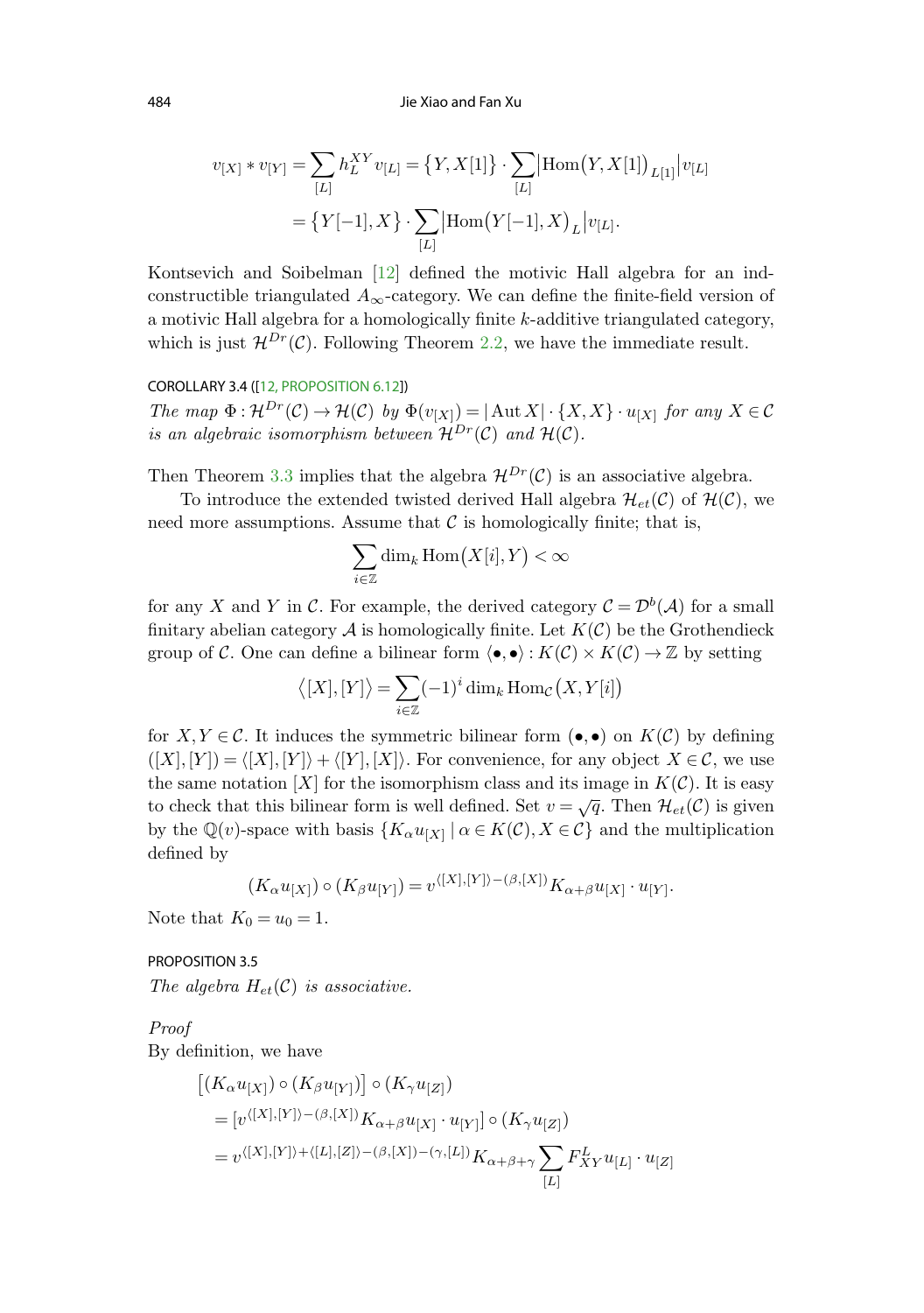Remarks on Hall algebras of triangulated categories 485

$$
= v^{\langle [X],[Y]\rangle + \langle [X]+[Y],[Z]\rangle - (\beta,[X]) - (\gamma,[X]+[Y])} K_{\alpha+\beta+\gamma}(u_{[X]} \cdot u_{[Y]}) \cdot u_{[Z]}
$$
  

$$
= v^{\langle [X],[Y]+[Z]\rangle + \langle [Y],[Z]\rangle - (\beta+\gamma,[X]) - (\gamma,[Y])} K_{\alpha+\beta+\gamma} u_{[X]} \cdot (u_{[Y]} \cdot u_{[Z]})
$$
  

$$
= (K_{\alpha}u_{[X]}) \circ [(K_{\beta}u_{[Y]})] \circ (K_{\gamma}u_{[Z]})].
$$

Dually, one can define  $\mathcal{H}^-_{et}(\mathcal{C})$  with the basis  $\{K_\alpha u_{[X]}^- \mid \alpha \in K(\mathcal{C}), X \in \mathcal{C}\}\$  and the multiplication

$$
(K_{\alpha}u_{[X]}^-) \circ (K_{\beta}u_{[Y]}^-) = v^{\langle [X],[Y]\rangle + (\beta, [X])} K_{\alpha+\beta}u_{[X]}^-\cdot u_{[Y]}^-,
$$

where

$$
u^-_{[X]}\cdot u^-_{[Y]}=\sum_{[L]}F^L_{XY}u^-_{[L]}.
$$

There exist a map  $\delta : \mathcal{H}_{et}(\mathcal{C}) \to \mathcal{H}_{et}(\mathcal{C}) \widehat{\otimes} \mathcal{H}_{et}(\mathcal{C})$  by setting

$$
\delta(K_{\gamma}u_{[L]})=\sum_{[X],[Y]}v^{\langle [X],[Y]\rangle}h_{L}^{XY}K_{\gamma}u_{[X]}K_{[Y]}\otimes K_{\gamma}u_{[Y]}
$$

and a bilinear form on  $\mathcal{H}_{et}(\mathcal{C}) \times \mathcal{H}_{et}^-(\mathcal{C})$  defined by

$$
(K_\alpha u_{[X]},K_\beta u_{[Y]}^-)=v^{-(\alpha,\beta)-(\beta,[X])+(\alpha,[Y])}\delta_{[X],[Y]}\frac{1}{|\operatorname{Aut} X|\{X,X\}}.
$$

It naturally induces a bilinear form

$$
\big(\mathcal{H}_{et}(\mathcal{C})\,\widehat{\otimes}\,\mathcal{H}_{et}(\mathcal{C})\big)\times\big(\mathcal{H}_{et}^-(\mathcal{C})\otimes\mathcal{H}_{et}^-(\mathcal{C})\big)\rightarrow\mathbb{Q}(v).
$$

PROPOSITION 3.6

For any  $a \in \mathcal{H}_{et}(\mathcal{C})$  and  $b, c \in \mathcal{H}_{et}(\mathcal{C})$ , we have

$$
(a,bc) = (\delta(a), b \otimes c).
$$

Proof

It is enough to consider the case when  $a = K_{\gamma}u_{[L]}, b = K_{\alpha}u_{[X]}^-,$  and  $c = K_{\beta}u_{[Y]}^-.$ By definition,

$$
\begin{aligned} & \left( K_{\gamma} u_{[L]}, (K_{\alpha} u_{[X]}^{-}) \circ (K_{\beta} u_{[Y]}^{-}) \right) \\ & = v^{\langle [X],[Y]\rangle + (\beta, [X])} (K_{\gamma} u_{[L]}, K_{\alpha+\beta} u_{[X]}^{-} \cdot u_{[Y]}^{-}) \\ & = v^{\langle [X],[Y]\rangle + (\beta, [X])} F_{XY}^{L} (K_{\gamma} u_{[L]}, K_{\alpha+\beta} u_{[L]}^{-}) \\ & = v^{\langle [X],[Y]\rangle + (\beta, [X]) - (\gamma, \alpha+\beta) - (\alpha+\beta, L) + (\gamma, [L])} F_{XY}^{L} \cdot t_{[L]} \\ & = v^{\langle [X],[Y]\rangle - (\gamma, \alpha+\beta-[X]-[Y]) - (\alpha, [X]+[Y]) - (\beta, [Y])} F_{XY}^{L} \cdot t_{[L]} . \end{aligned}
$$

Similarly, by definition, we have

$$
\begin{aligned} & \left( \delta(K_\gamma u_{[L]}), (K_\alpha u_{[X]}^-) \otimes (K_\beta u_{[Y]}^-) \right) \\ &= h_L^{XY} v^{\langle [X],[Y]\rangle} \left( (K_\gamma u_{[X]} K_{[Y]}) \otimes (K_\gamma u_{[Y]}^-), (K_\alpha u_{[X]}^-) \otimes (K_\beta u_{[Y]}^-) \right) \end{aligned}
$$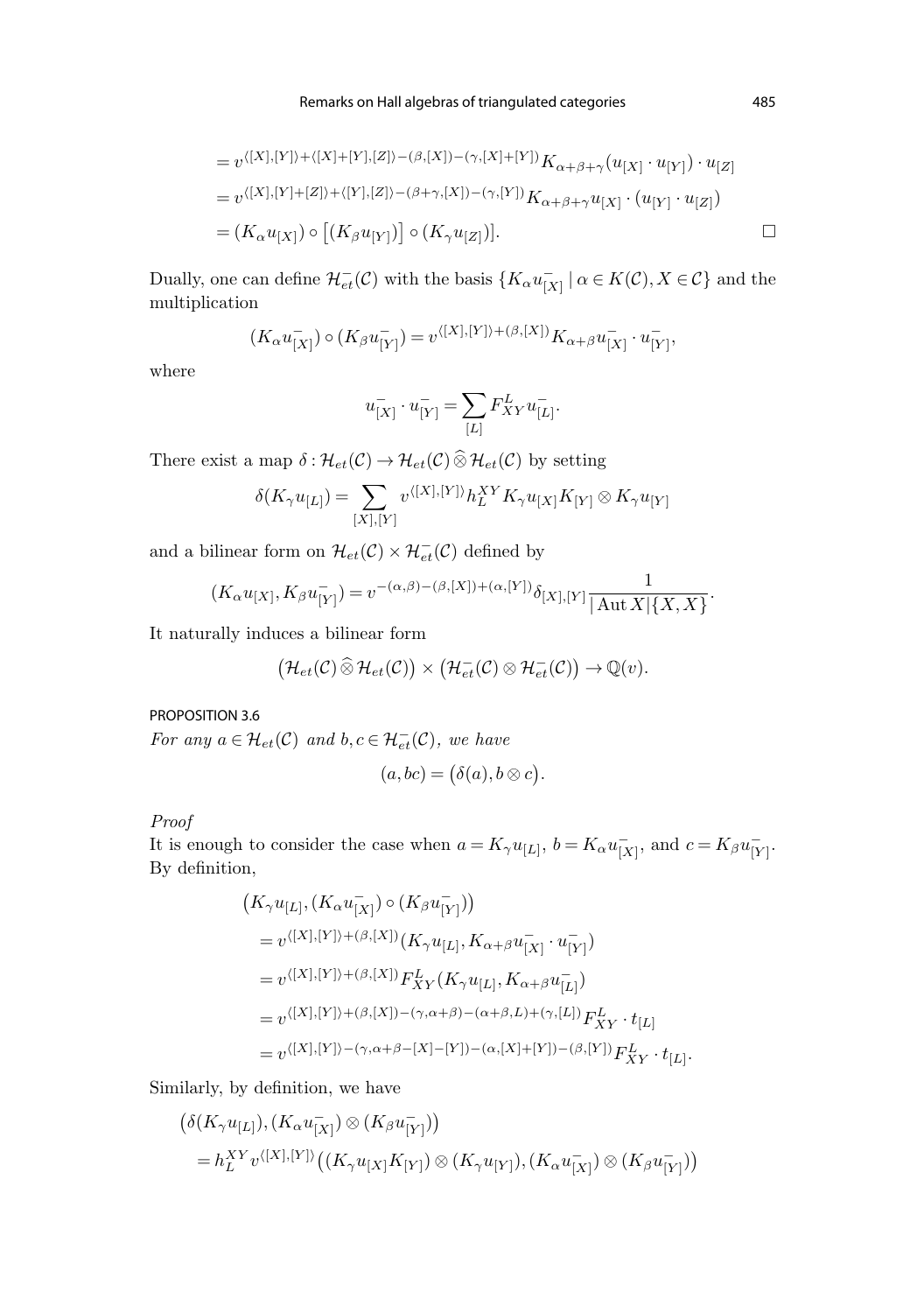<span id="page-9-0"></span>
$$
= h_L^{XY} v^{\langle [X],[Y]\rangle - ([X],[Y])} (K_{\gamma+[Y]} u_{[X]}, K_\alpha u_{[X]}^-) \cdot (K_\gamma u_{[Y]}, K_\beta u_{[Y]}^-)
$$
  
\n
$$
= h_L^{XY} v^{\langle [X],[Y]\rangle - ([X],[Y]) - (\gamma+[Y],\alpha) - (\alpha,[X]) + (\gamma+[Y],[X]) - (\gamma,\beta) - (\beta,[Y]) + (\gamma,[Y])}
$$
  
\n
$$
\times t_{[X]} t_{[Y]}
$$
  
\n
$$
= v^{\langle [X],[Y]\rangle + (\beta,[X]) - (\gamma,\alpha+\beta) - (\alpha+\beta,L) + (\gamma,[L])} h_L^{XY} t_{[X]} t_{[Y]}.
$$

 $\Box$ 

This completes the proof.

# PROPOSITION 3.7

Let  $\mathcal{H}_{et}^{Dr}$  be the  $\mathbb{Q}(v)$ -space with the basis  $\{K_{\alpha} \theta_{[X]}\mid \alpha \in K(\mathcal{C}), X \in \mathcal{C}\}\$  and the multiplication given by

$$
K_{\alpha}\theta_{[X]}*K_{\beta}\theta_{[Y]}=v^{(\beta,[X])-2(\alpha,\beta)}\sum_{[L]}v^{\langle [X],[Y]\rangle}h_L^{XY}K_{\alpha+\beta}\theta_{[L]}.
$$

Then the map  $\Phi: \mathcal{H}_{et}^{Dr} \to \mathcal{H}_{et}^{-}$  defined by  $\Phi(K_{\alpha}\theta_{[X]}) = v^{(\alpha,\alpha)}t_{[X]}^{-1}K_{\alpha}u_{[X]}^{-}$  is an isomorphism of algebras.

By this proposition, we can view  $\mathcal{H}^{Dr}_{et}$  as the Drinfeld double of  $\mathcal{H}^-_{et}$ .

# **4. Two symmetries**

Consider the following commutative diagram in  $C$ , which is a pushout and a pullback in the same time:

$$
L' \xrightarrow{f'} M
$$
  
\n
$$
\downarrow m' \qquad \downarrow m
$$
  
\n
$$
X \xrightarrow{f} L
$$

Applying the octahedral axiom, one can obtain the following commutative diagram:

$$
Z \longrightarrow Z
$$
\n
$$
\downarrow l'
$$
\n
$$
L'
$$
\n
$$
\downarrow l'
$$
\n
$$
L'
$$
\n
$$
\downarrow l'
$$
\n
$$
M \longrightarrow M'
$$
\n
$$
Y \longrightarrow L'
$$
\n
$$
L'
$$
\n
$$
X \longrightarrow L \longrightarrow Y \longrightarrow X[1]
$$
\n
$$
\downarrow l'
$$
\n
$$
Z[1] \longrightarrow Z[1]
$$
\n
$$
Z[1] \longrightarrow Z[1]
$$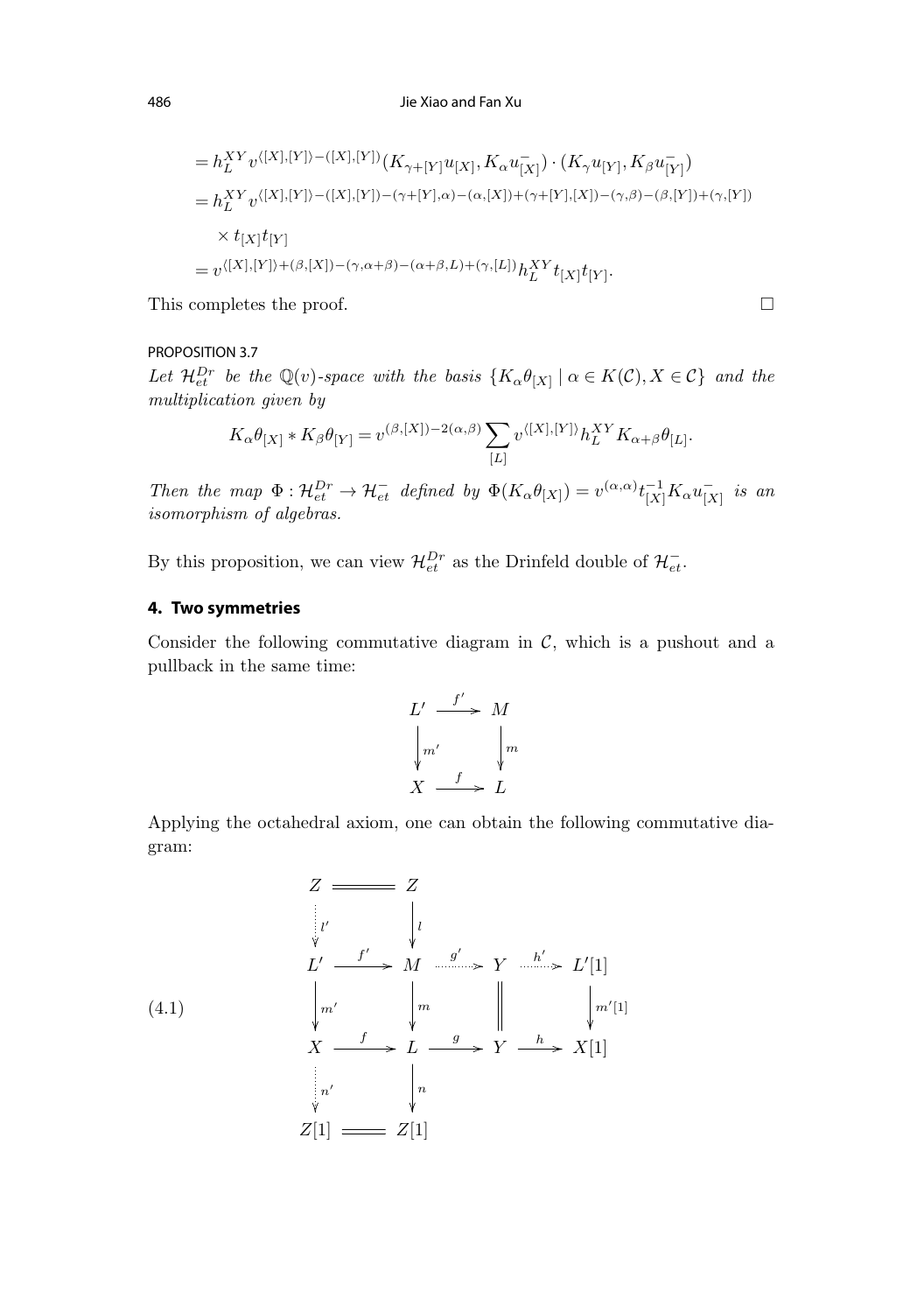<span id="page-10-0"></span>with rows and columns being distinguished triangles, and a distinguished triangle

(4.2) 
$$
L' \xrightarrow{(f' - m')} M \oplus X \xrightarrow{\binom{m}{f}} L \xrightarrow{\theta} L'[1].
$$

The above triangle induces two sets

$$
\begin{aligned} \text{Hom}(M \oplus X, L)_{L'[1]}^{Y, Z[1]} \\ &:= \left\{ \binom{m}{f} \in \text{Hom}(M \oplus X, L) \, \middle| \, \right. \\ \text{Cone}(f) &\simeq Y, \text{Cone}(m) \simeq Z[1], \text{ and } \text{Cone}\left(\frac{m}{f}\right) \simeq L'[1] \right\} \end{aligned}
$$

and

Hom
$$
(L', M \oplus X)^{Y, Z[1]}_{L}
$$
  
 := { $(f', -m') \in \text{Hom}(L', M \oplus X)$   
 Cone $(f') \simeq Y$ , Cone $(m') \simeq Z[1]$ , and Cone $(f', -m') \simeq L$  }.

# SYMMETRY I

The orbit space of  $\text{Hom}(M \oplus X, L)_{L/[1]}^{Y, Z[1]}$  $\mathbb{E}^{I,Z[1]}_{L'[1]}$  under the action of  $\mathrm{Aut}\,L$  and the orbit space of  $\text{Hom}(L',M\oplus X)^{Y,Z[1]}_{L}$  under the action of  $\text{Aut }L'$  coincide. More explicitly, the symmetry implies the identity:

$$
\frac{|\text{Hom}(M \oplus X, L)_{L'[1]}^{Y,Z[1]}|}{|\text{Aut } L|} \frac{\{M \oplus X, L\}}{\{L', L\}\{L, L\}} \\
= \frac{|\text{Hom}(L', M \oplus X)_{L}^{Y,Z[1]}|}{|\text{Aut } L'|} \frac{\{L', M \oplus X\}}{\{L', L\}\{L', L'\}}.
$$

### Proof

The equality is a direct application of Proposition [3.1](#page-4-0) to the triangle (4.2).  $\Box$ 

Roughly speaking, Symmetry I compares

$$
L' \xrightarrow{(f' - m')} M \oplus X \quad \text{and} \quad M \oplus X \xrightarrow{\binom{m}{f}} L
$$

in the triangle (4.2).

The diagram  $(4.1)$  induces a *new symmetry* which compares

$$
L' \stackrel{f'}{\longrightarrow} M \stackrel{m}{\longrightarrow} L \quad \text{and} \quad L' \stackrel{m'}{\longrightarrow} X \stackrel{f}{\longrightarrow} L.
$$

Using the derived Riedtmann–Peng formula (see Corollary [3.2](#page-5-0)), we have

$$
\frac{|\text{Hom}(Y[-1], L')_M|}{|\text{Aut} Y|} \cdot \frac{\{Y[-1], L'\}}{\{Y, Y\}} = \frac{|\text{Hom}(L', M)_Y|}{|\text{Aut} M|} \cdot \frac{\{L', M\}}{\{M, M\}},
$$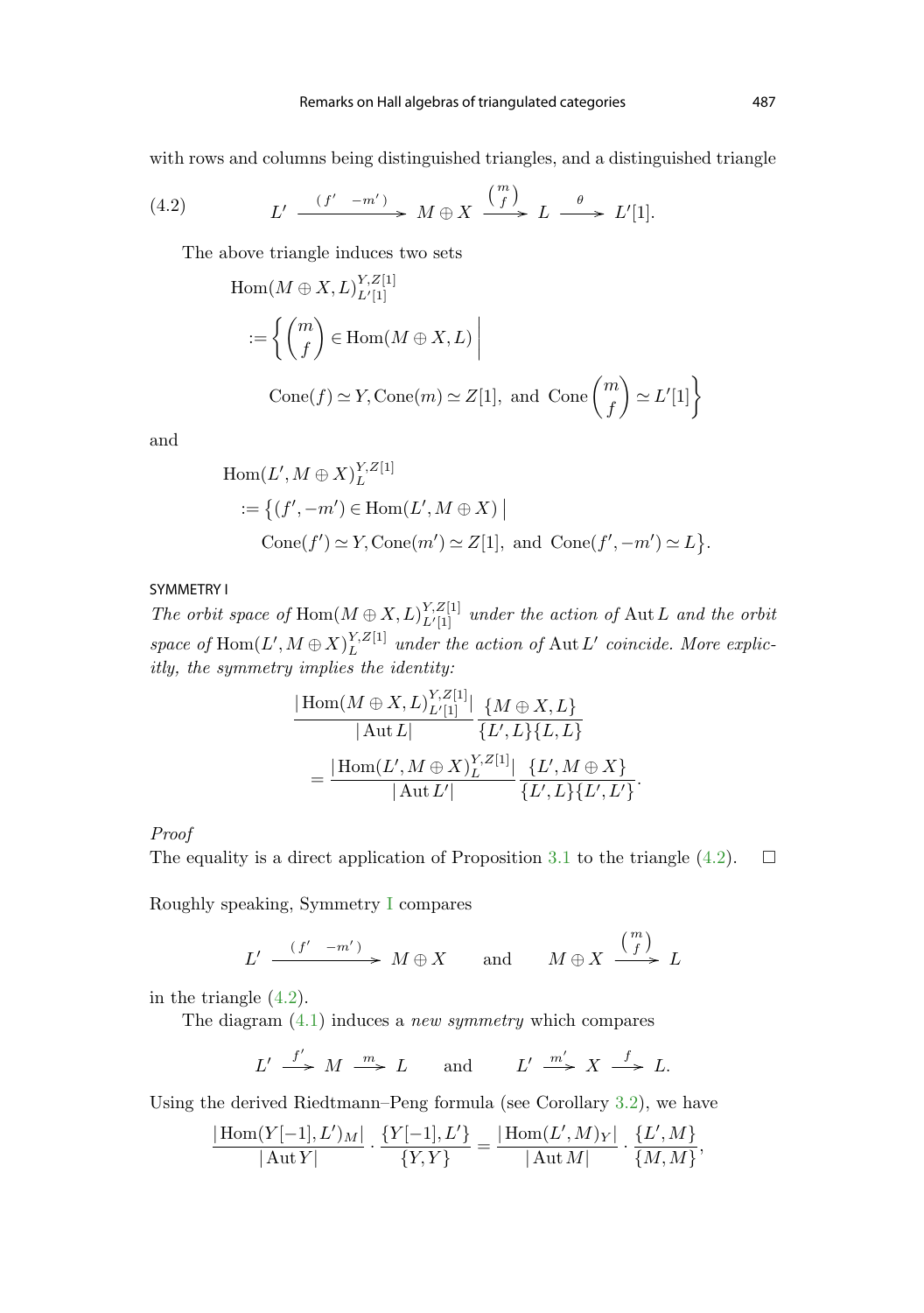488 Jie Xiao and Fan Xu

$$
\frac{|\text{Hom}(L, Z[1])_{M[1]}|}{|\text{Aut }Z|} \cdot \frac{\{L, Z[1]\}}{\{Z, Z\}} = \frac{|\text{Hom}(M, L)_{Z[1]}|}{|\text{Aut }M|} \cdot \frac{\{M, L\}}{\{M, M\}},
$$
  

$$
\frac{|\text{Hom}(X, Z[1])_{L'[1]}|}{|\text{Aut }Z|} \cdot \frac{\{X, Z[1]\}}{\{Z, Z\}} = \frac{|\text{Hom}(L', X)_{Z[1]}|}{|\text{Aut }L'|} \cdot \frac{\{L', X\}}{\{L', L'\}},
$$

and

$$
\frac{|\text{Hom}(Y[-1],X)_L|}{|\text{Aut}Y|} \cdot \frac{\{Y[-1],X\}}{\{Y,Y\}} = \frac{|\text{Hom}(X,L)_Y|}{|\text{Aut} L|} \cdot \frac{\{X,L\}}{\{L,L\}}.
$$

Hence, one can convert to compare

$$
Y \xrightarrow{h'} L'[1], \qquad L \xrightarrow{n} Z[1] \qquad \text{and} \qquad X \xrightarrow{n'} Z[1], \qquad Y \xrightarrow{h} X[1]
$$

in [\(4.1\)](#page-9-0). To describe the second symmetry, we need to introduce some notations. Fix  $X, Y, Z, M, L$ , and  $L'$ , define

$$
\mathcal{D}_{L,L'} = \{(m, f, h, n) \in \text{Hom}(M, L) \times \text{Hom}(X, L) \times \text{Hom}(Y, X[1]) \times \text{Hom}(L, Z[1]) \mid
$$

 $(m, f, h, n)$  induces a diagram with the form of  $(4.1)$ ,

and define

$$
\mathcal{D}_{L',L} = \left\{ (f', m', h', n') \in \text{Hom}(L', X) \times \text{Hom}(L', M) \right\}
$$

$$
\times \text{Hom}(Y, L'[1]) \times \text{Hom}(X, Z[1]) \mid
$$

$$
(m', f', h', n') \text{ induces a diagram with the form of (4.1)}.
$$

Here, " $(m, f, h, n)$  induces a diagram with the form of  $(4.1)$ " means that there exist morphisms  $m', f', h', n', g, g', l, l'$  such that all morphisms constitute a diagram as in  $(4.1)$  $(4.1)$  $(4.1)$ . The crucial point is that the following diagram

$$
L' \xrightarrow{f'} M
$$
  
\n
$$
\downarrow m' \qquad \downarrow m
$$
  
\n
$$
X \xrightarrow{f} L
$$

is both a pushout and a pullback and rows and columns in ([4.1](#page-9-0)) are distinguished triangles. Note that the pair  $(f', m')$  is uniquely determined by  $(m, f, h, n)$  up to isomorphisms as required, so the above notation is well defined.

There exist natural projections

$$
p: \mathcal{D}_{L,L'} \to \text{Hom}(Y, X[1]) \times \text{Hom}(L, Z[1]),
$$
  

$$
i_1: \text{Hom}(Y, X[1]) \times \text{Hom}(L, Z[1]) \to \text{Hom}(Y, X[1]),
$$

and

$$
i_2: \mathrm{Hom}(Y, X[1]) \times \mathrm{Hom}(L, Z[1]) \to \mathrm{Hom}(L, Z[1]).
$$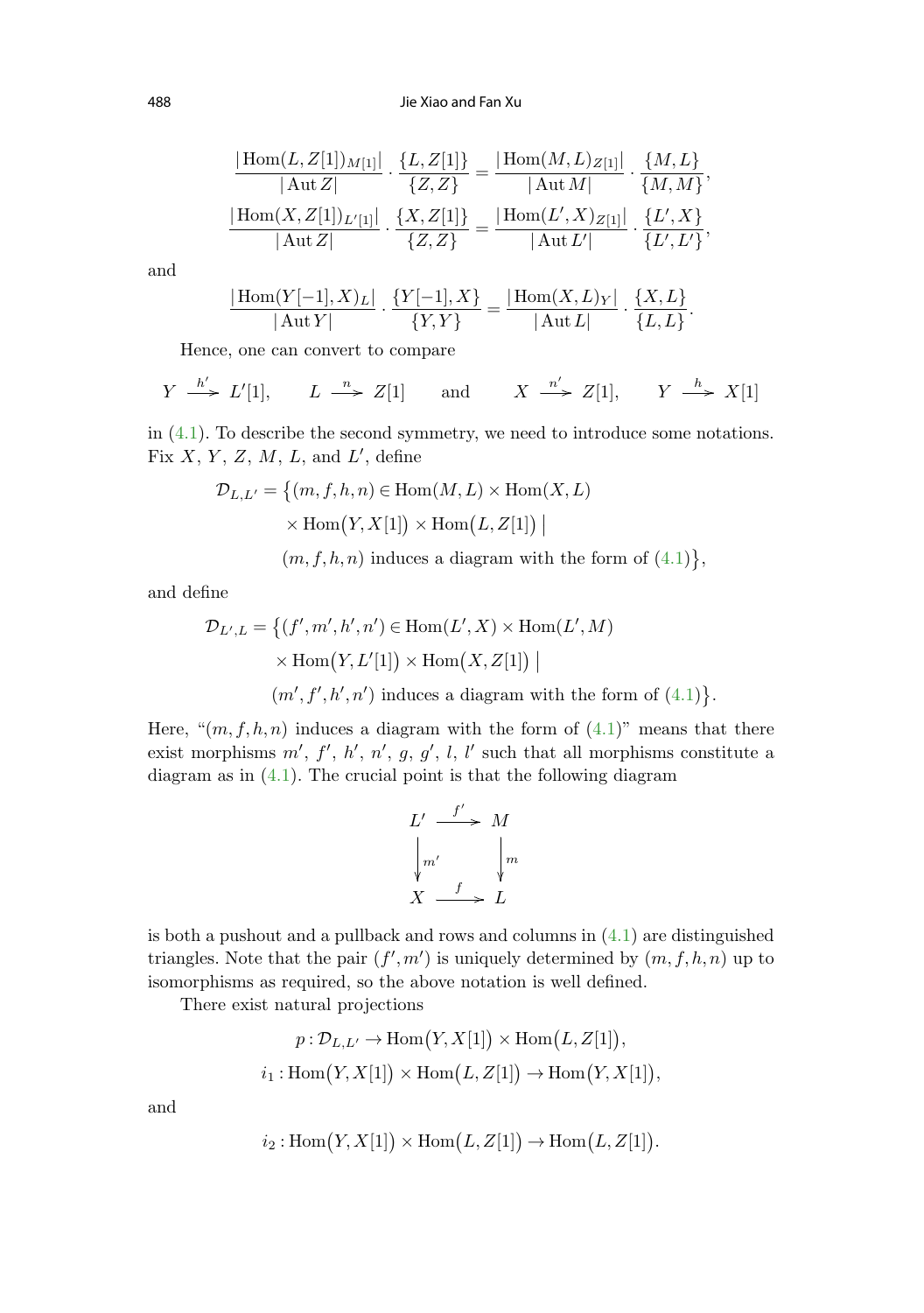<span id="page-12-0"></span>The image of  $i_1 \circ p$  is denoted by  $Hom(Y, X[1])_{L[1]}^{L'}$ , and given  $h \in Hom(Y, X[1])$  $X[1]_{L[1]}^{L'}$ , define  $\text{Hom}(L, Z[1])_{M[1]}^{h, L'}$  to be  $i_2 \circ p^{-1} \circ i_1^{-1}(h)$ . It is clear that

$$
\operatorname{Hom}(Y, X[1])_{L[1]} = \bigsqcup_{[L']} \operatorname{Hom}(Y, X[1])_{L[1]}^{L'}.
$$

Similarly, there exist projections

$$
q: \mathcal{D}_{L',L} \to \text{Hom}(Y, L'[1]) \times \text{Hom}(X, Z[1]),
$$
  

$$
j_1: \text{Hom}(Y, L'[1]) \times \text{Hom}(X, Z[1]) \to \text{Hom}(Y, L'[1]),
$$

and

$$
j_2
$$
: Hom $(Y, L'[1]) \times \text{Hom}(X, Z[1]) \to \text{Hom}(X, Z[1]).$ 

The image of  $j_1 \circ q$  is denoted by  $\text{Hom}(X, Z[1])_{L'[1]}^L$ , and for any  $n' \in \text{Hom}(X, Z[1])$  $Z[1])_{L'[1]}$ , we denote  $j_2 \circ p^{-1} \circ j_1^{-1}(n')$  by  $\text{Hom}(Y, L'[1])_{M[1]}^{n', L}.$ 

### SYMMETRY II

• Fix  $h \in \text{Hom}(Y, X[1])_{L[1]}^{L'}$ ; then there exists a surjective map

$$
f_*: \mathrm{Hom}\left(L, Z[1]\right)^{h, L'}_{M[1]} \to \mathrm{Hom}\left(X, Z[1]\right)^{L}_{L'[1]}
$$

such that the cardinality of any fiber is

$$
\left| (f^*)^{-1} \right| := \left| \mathrm{Hom}\big(Y, Z[1]\big) \right| \cdot \left\{ X \oplus Y, Z[1] \right\} \cdot \left\{ L, Z[1] \right\}^{-1}.
$$

• Fix  $n' \in \text{Hom}(X, Z[1])_{L'[1]}^L$ ; then there exists a surjective map

$$
(m')_* : \text{Hom}(Y, L'[1])^{n', L}_{M[1]} \to \text{Hom}(Y, X[1])^{L'}_{L[1]}
$$

such that the cardinality of any fiber is

$$
|(m')^{-1}| := |\text{Hom}(Y, Z[1])| \cdot \{Y, X[1] \oplus Z[1]\} \cdot \{Y, L'[1]\}^{-1}.
$$

$$
\cdot |(f_*)^{-1}| \cdot \{Y, X[1]\} \cdot \{L, Z[1]\} = |(m')_*^{-1}| \cdot \{X, Z[1]\} \cdot \{Y, L'[1]\}.
$$

### Proof

Given  $h \in \text{Hom}(Y, X[1])_{L[1]}^{L'}$ , there exists a triangle

$$
\alpha: X \xrightarrow{f} L \xrightarrow{g} Y \xrightarrow{h} X[1].
$$

Applying the functor  $Hom(\bullet, Z[1])$  on the triangle, one can obtain a long exact sequence

$$
\cdots \longrightarrow \text{Hom}(Y, Z[1]) \stackrel{u}{\longrightarrow} \text{Hom}(L, Z[1]) \stackrel{v}{\longrightarrow} \text{Hom}(X, Z[1]) \longrightarrow \cdots.
$$

Then the cardinality of Im(u) is  $|\text{Hom}(Y, Z[1])| \cdot {X \oplus Y, Z[1]} \cdot {L, Z[1]}^{-1}$ . The map  $f_*$  is the restriction of v to  $\text{Hom}(L, Z[1])_{M[1]}^{h, L'}$ . By definition,  $f_*$  is epic and the fiber is isomorphic to  $Ker(v) = Im(u)$ . Thus the first statement is obtained.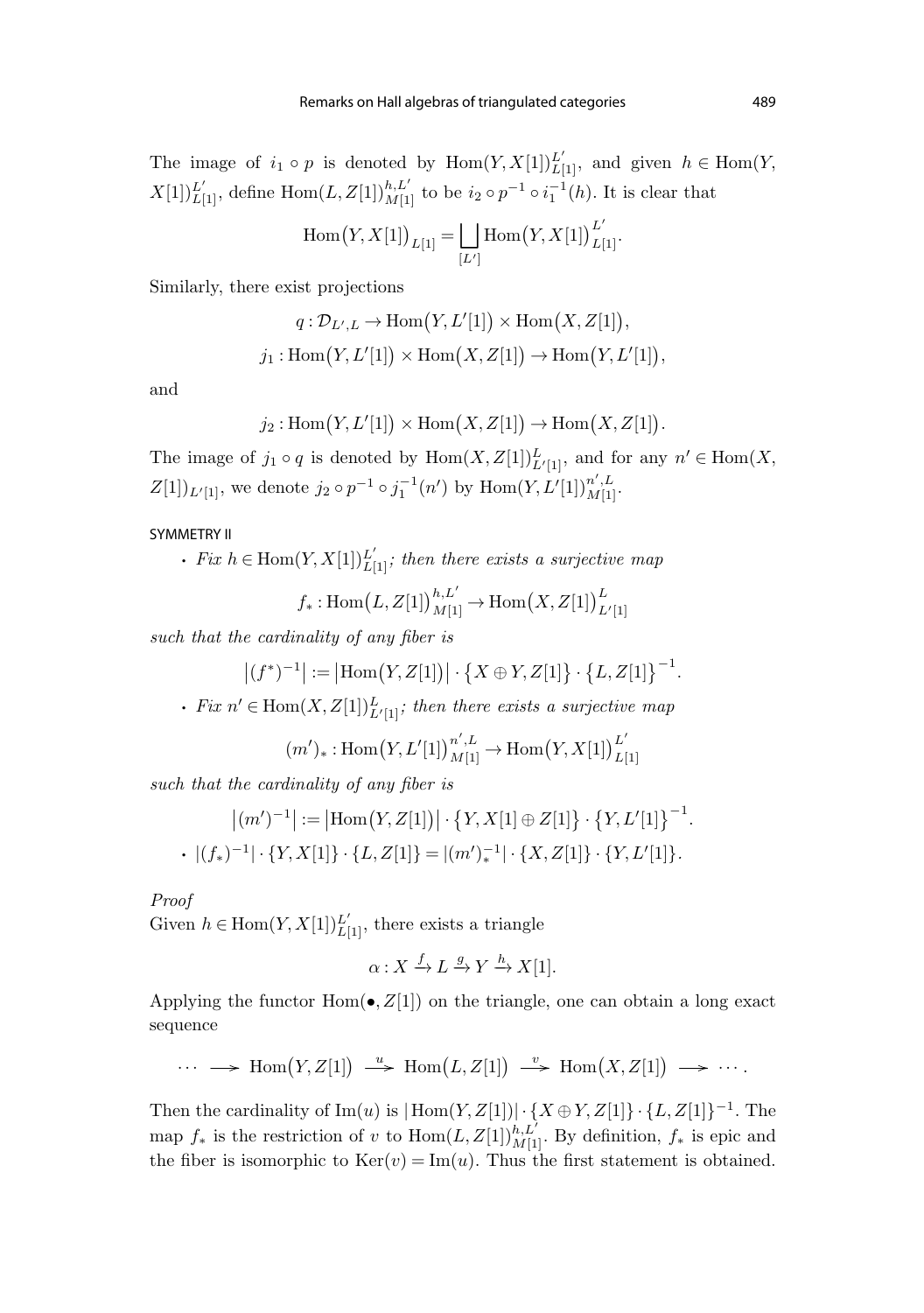The second statement can be proved in the same way. The third statement is a direct confirmation.  $\Box$ 

Note that there also exist projections

$$
p_{12} : \mathcal{D}_{L,L'} \to \text{Hom}(M \oplus X, L)
$$

with the image  $\text{Hom}(M \oplus X, L)_{L'[\![1]\!]}^{Y, Z[\![1]\!]}$  $L'[1]$  and

$$
q_{12}:\mathcal{D}_{L',L}\to\operatorname{Hom}(L',M\oplus X)
$$

with the image  $\text{Hom}(L',M\oplus X)^{Y,Z[1]}_L$ . Symmetry [I](#page-10-0) characterizes the relation between  $\text{Im } p_{12}$  and  $\text{Im } q_{12}$ . Meanwhile, Symmetry [II](#page-12-0) characterizes the relation between Im p and Im q. The relation between Im  $p_{12}$  and Im p (Im  $q_{12}$  and Im q) is implicitly shown by the derived Riedtmann–Peng formula (see Corollary [3.2](#page-5-0)). More explicitly, consider the projections

$$
t_1: \text{Hom}(M \oplus X, L) \to \text{Hom}(X, L),
$$
  

$$
t_2: \text{Hom}(M \oplus X, L) \to \text{Hom}(M, L),
$$
  

$$
s_1: \text{Hom}(L', M \oplus X) \to \text{Hom}(L', X),
$$

and

$$
s_2: \mathrm{Hom}(L', M \oplus X) \to \mathrm{Hom}(L', M).
$$

Using Corollary [3.2,](#page-5-0) we obtain that

$$
\frac{|\operatorname{Hom}(Y,X[1])_{L[1]}^{L'}}{|\operatorname{Aut} Y|} \cdot \frac{\{Y,X[1]\}}{\{Y,Y\}} = \frac{|\operatorname{Im} t_1 \circ p_{12}|}{|\operatorname{Aut} L|} \cdot \frac{\{X,L\}}{\{L,L\}}.
$$

Given a triangle  $\alpha: X \xrightarrow{f} L \xrightarrow{g} Y \xrightarrow{h} X[1]$  with  $h \in \text{Hom}(Y, X[1])_{L[1]}^{L'}$ , applying Corollary [3.2](#page-5-0) again, we have

$$
\frac{|\operatorname{Hom}(L,Z[1])^{h,{L'}}_{M[1]}|}{|\operatorname{Aut} Z|} \cdot \frac{\{L,Z[1]\}}{\{Z,Z\}} = \frac{|t_2 \circ p_{12}^{-1} \circ t_1^{-1}(f)|}{|\operatorname{Aut} M|} \cdot \frac{\{M,L\}}{\{M,M\}}.
$$

In the same way, we have

$$
\frac{|\text{Hom}(X,Z[1])_{L'[1]}^L|}{|\text{Aut }Z|} \cdot \frac{\{X,Z[1]\}}{\{Z,Z\}} = \frac{|\text{Im }s_1 \circ q_{12}|}{|\text{Aut }L'|} \cdot \frac{\{L',X\}}{\{L',L'\}},
$$

and

$$
\frac{|\operatorname{Hom}(Y, L'[1])_{M[1]}^{n', L}|}{|\operatorname{Aut} Y|} \cdot \frac{\{Y, L'[1]\}}{\{Y, Y\}} = \frac{|s_2 \circ q_{12}^{-1} \circ s_1^{-1}(f)|}{|\operatorname{Aut} M|} \cdot \frac{\{L', M\}}{\{M, M\}}.
$$

The above four identities induce the equivalence of Symmetry [I](#page-10-0) and Symmetry [II](#page-12-0).

Here, we sketch the proof of Theorem [3.3](#page-6-0). Proving  $u_{[Z]}*(u_{[X]}*u_{[Y]})=(u_{[Z]}*$  $u_{[X]}) * u_{[Y]}$  is equivalent to proving that

$$
\sum_{[L]}F_{XY}^LF_{ZL}^M=\sum_{[L']}F_{ZX}^{L'}F_{L'Y}^M.
$$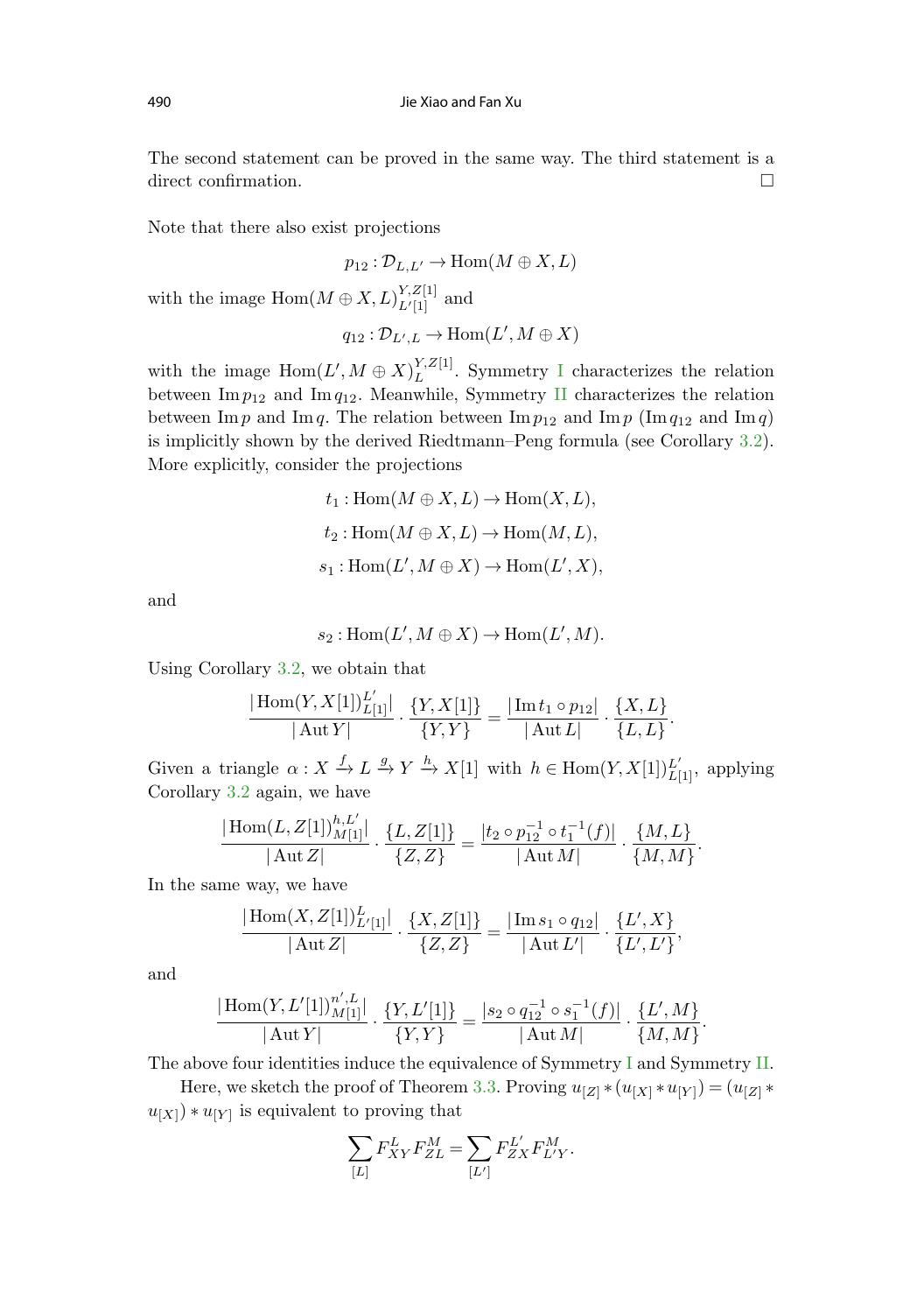<span id="page-14-0"></span>We can check directly that the left-hand side equals the following:

$$
\frac{1}{|\operatorname{Aut} X| \cdot \{X, X\}} \sum_{[L]} \sum_{[L']} \frac{|\operatorname{Hom} (M \oplus X, L)^{Y, Z[1]}_{L'[1]}}{|\operatorname{Aut} L|} \cdot \frac{\{M \oplus X, L\}}{\{L, L\}},
$$

and that the right-hand side equals

$$
\frac{1}{|\operatorname{Aut} X| \cdot \{X, X\}} \sum_{[L']} \sum_{[L]} \frac{|\operatorname{Hom}(L', M \oplus X)^{Y, Z[1]}_L}{|\operatorname{Aut} L'|} \cdot \frac{\{L', M \oplus X\}}{\{L', L'\}}.
$$

Symmetry [I](#page-10-0) naturally gives that the left-hand and right-hand sides are equal, and then the proof of Theorem [3.3](#page-6-0) is obtained immediately.

By using Symmetry [II,](#page-12-0) we can provide a direct proof of the associativity of  $\mathcal{H}^{Dr}(\mathcal{C}).$ 

# THEOREM 4.1 ([\[12, PROPOSITION 6.10](#page-21-0)])

The algebra  $\mathcal{H}^{Dr}(\mathcal{C})$  is associative.

# Proof

For any X, Y, and Z in  $\mathcal{C}$ , we need to prove that

$$
v_{[Z]} * (v_{[X]} * v_{[Y]}) = (v_{[Z]} * v_{[X]}) * v_{[Y]}.
$$

By the definition of the multiplication, it is equivalent to proving that

$$
\sum_{[L]} \{Y, X[1]\} \{L, Z[1]\} |\text{Hom}(Y, X[1])_{L[1]}| \cdot |\text{Hom}(L, Z[1])_{M[1]}|
$$
  
= 
$$
\sum_{[L']} \{X, Z[1]\} \{Y, L'[1]\} |\text{Hom}(X, Z[1])_{L'[1]}| \cdot |\text{Hom}(Y, L'[1])_{M[1]}|.
$$

Following the first statement of Symmetry [II,](#page-12-0) the left-hand side is equal to

$$
\sum_{[L],[L']} \{Y, X[1]\} \{L, Z[1]\} \left| \text{Hom}(Y, X[1])_{L[1]}^{L'} \right| \cdot \left| \text{Hom}(X, Z[1])_{L'[1]}^{L'} \right|
$$

$$
\cdot \left| \text{Hom}(Y, Z[1]) \right| \cdot \{X \oplus Y, Z[1]\} \cdot \{L, Z[1]\}^{-1}.
$$

Following the second statement of Symmetry [II](#page-12-0), the right-hand side is equal to

$$
\sum_{[L'],[L]}\left\{X,Z[1]\right\}\left\{Y,L'[1]\right\}\left|\mathrm{Hom}\left(X,Z[1]\right)^{L}_{L'[1]}\right|\cdot\left|\mathrm{Hom}\left(Y,X[1]\right)^{L'}_{L[1]}\right|
$$

$$
\cdot \big|\mathrm{Hom}\big(Y,Z[1]\big)\big| \cdot \big\{Y,X[1]\oplus Z[1]\big\} \cdot \big\{Y,L'[1]\big\}^{-1}.
$$

The equality of the left-hand and right-hand sides is just the third statement of Symmetry [II.](#page-12-0)  $\Box$ 

## **5. Motivic Hall algebras**

Let  $K$  be an algebraically closed field. An ind-constructible set is a countable union of nonintersecting constructible sets.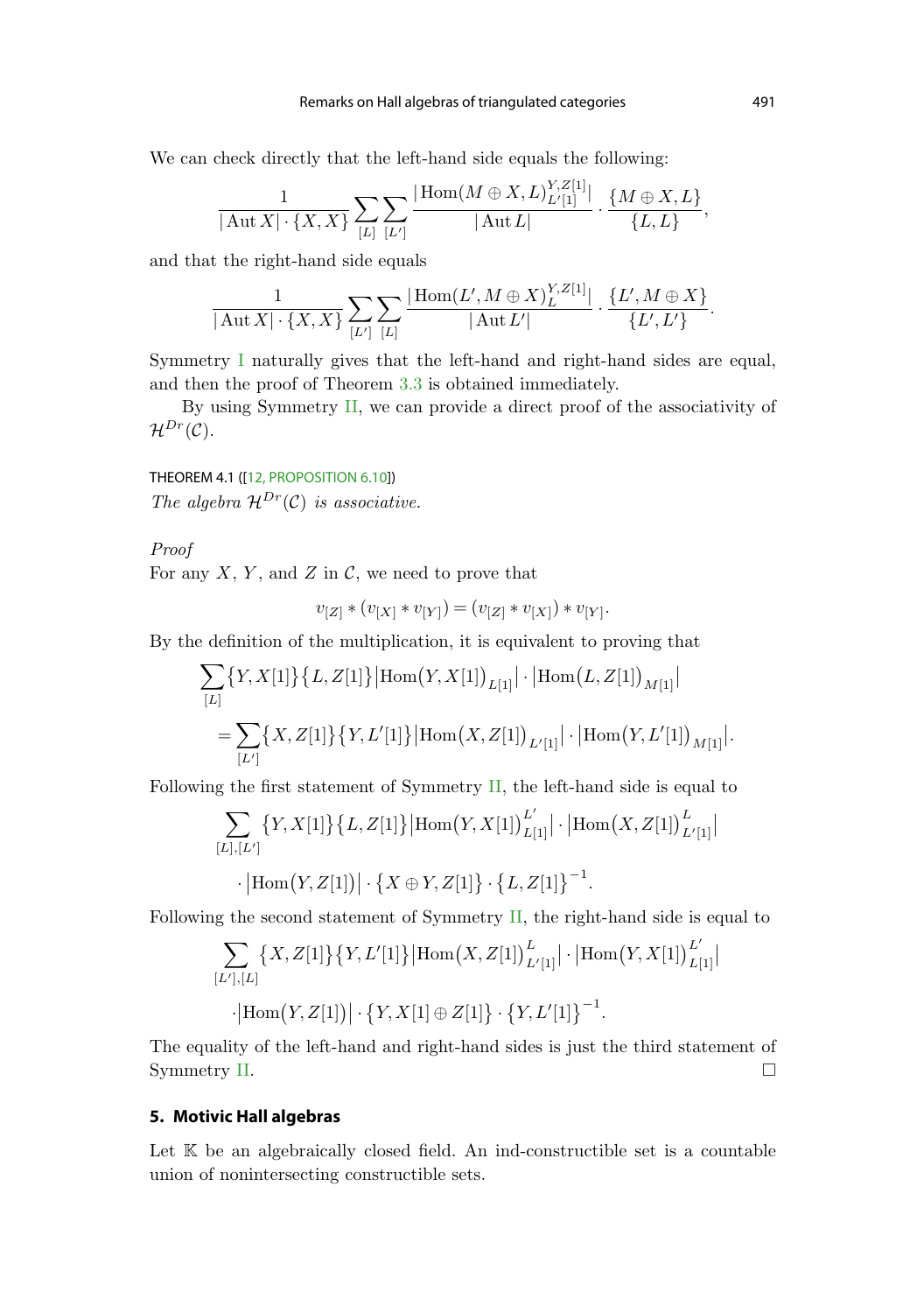## EXAMPLE 5.1 ([\[7\]](#page-21-0), [\[25\]](#page-22-0))

Let  $\mathbb C$  be the complex field, and let A be a finite-dimensional algebra  $\mathbb CQ/I$  with indecomposable projective modules  $P_i$ ,  $i = 1, \ldots, l$ . Given a projective complex  $P^{\bullet} = (P^i, \partial_i)_{i \in \mathbb{Z}}$  with  $P^i = \bigoplus_{j=1}^l e_j^i P_j$ . We denote by  $\underline{e}^i$  the vector  $(e_1^i, e_2^i, \ldots, e_l^i)$ . The sequence denoted by  $\underline{\mathbf{e}} = \underline{\mathbf{e}}(P^{\bullet}) = (\underline{e}^{i})_{i \in \mathbb{Z}}$  is called the projective dimension sequence of  $P^{\bullet}$ . We assume that only finitely many  $e^{i}$  in **e** are nonzero. Define  $\mathcal{P}(A, \underline{\mathbf{e}})$  to be the subset of

$$
\prod_{i\in\mathbb{Z}}\text{Hom}_A(P^i, P^{i+1}) = \prod_{i\in\mathbb{Z}}\text{Hom}_A\Big(\bigoplus_{j=1}^l e_j^i P_j, \bigoplus_{j=1}^l e_j^{i+1} P_j\Big),\,
$$

which consists of elements  $(\partial_i : P^i \to P^{i+1})_{i \in \mathbb{Z}}$  such that  $\partial_{i+1}\partial_i = 0$  for all  $i \in$ Z. It is an affine variety with a natural action of the algebraic group  $G_{\underline{\mathbf{e}}} =$  $\prod_{i\in\mathbb{Z}}\text{Aut}_A(P^i)$ . Let  $K_0(\mathcal{D}^b(A))$ , or simply  $K_0$ , be the Grothendieck group of the derived category  $\mathcal{D}^b(A)$ , and let  $\underline{\dim}: \mathcal{D}^b(A) \to K_0(\mathcal{D}^b(A))$  be the canonical surjection. It induces a canonical surjection from the abelian group of dimension vector sequences to  $K_0$ ; we still denote it by <u>dim</u>. Given **d** ∈  $K_0$ , the set

$$
\mathcal{P}(A, \mathbf{d}) = \bigsqcup_{\mathbf{e} \in \underline{\text{dim}}^{-1}(\mathbf{d})} \mathcal{P}(A, \mathbf{e})
$$

is an ind-constructible set.

We recall the notion of motivic invariants of quasiprojective varieties in [\[9](#page-21-0)] (see also [[1\]](#page-21-0)). Suppose that  $\Lambda$  is a commutative Q-algebra with identity 1. Let  $\Upsilon$ : {isomorphism classes  $[X]$  of quasiprojective K-varieties  $X$ }  $\rightarrow \Lambda$  satisfy that

- (1)  $\Upsilon([X]) = \Upsilon([Z]) + \Upsilon([U])$  for a closed subvariety  $Z \subseteq X$  and  $U = X \setminus Z$ ;
- (2)  $\Upsilon([X \times Y]) = \Upsilon([X]) \Upsilon([Y]);$

(3) if we write  $\Upsilon([\mathbb{K}]) = \mathbb{L}$ , then  $\mathbb{L}$  and  $\mathbb{L}^k - 1$  for  $k = 1, 2, \dots$  are invertible in Λ.

Let X be a constructible set over  $\mathbb{K}$ , and let G be an affine algebraic group acting on X. Then  $(X, G) = (X, G, \alpha)$  is called a constructible stack (see [12, Section 4.2]), where  $\alpha$  is an action of G on X. In [[12, Section 4.2\]](#page-21-0), the authors defined the 2-category of constructible stacks. Define  $\text{Mot}_{st}((X,G)) = \text{Mot}_{st}((X,G),$  $(\Upsilon,\Lambda)$ ) to be the  $\Lambda$ -module generated by equivalence classes of 1-morphisms of constructible stacks  $[(Y, H) \to (X, G)]$  with the following relations:

 $(1)$   $[(Y_1, G_1) \sqcup (Y_2, G_2) \rightarrow (X, G)] = [(Y_1, G_1) \rightarrow (X, G)] + [(Y_2, G_2) \rightarrow$  $(X,G)$ ];

(2)  $[(Y, H) \to (X, G)] = [(Z \times A_{\mathbb{K}}^d, H) \to (X, G)]$  if  $Y \to Z$  is an H-equivariant constructible vector bundle of rank d;

(3) if we let  $(Y, H)$  be a constructible stack, let U be a quasiprojective Kvariety with trivial action of H, and let  $\pi$  :  $(Y, H) \times U \rightarrow (Y, H)$ , then  $[\rho : (Y, H) \times$  $U \rightarrow (X,G) = \Upsilon(U)[\rho \circ \pi : (Y,H) \rightarrow (X,G)].$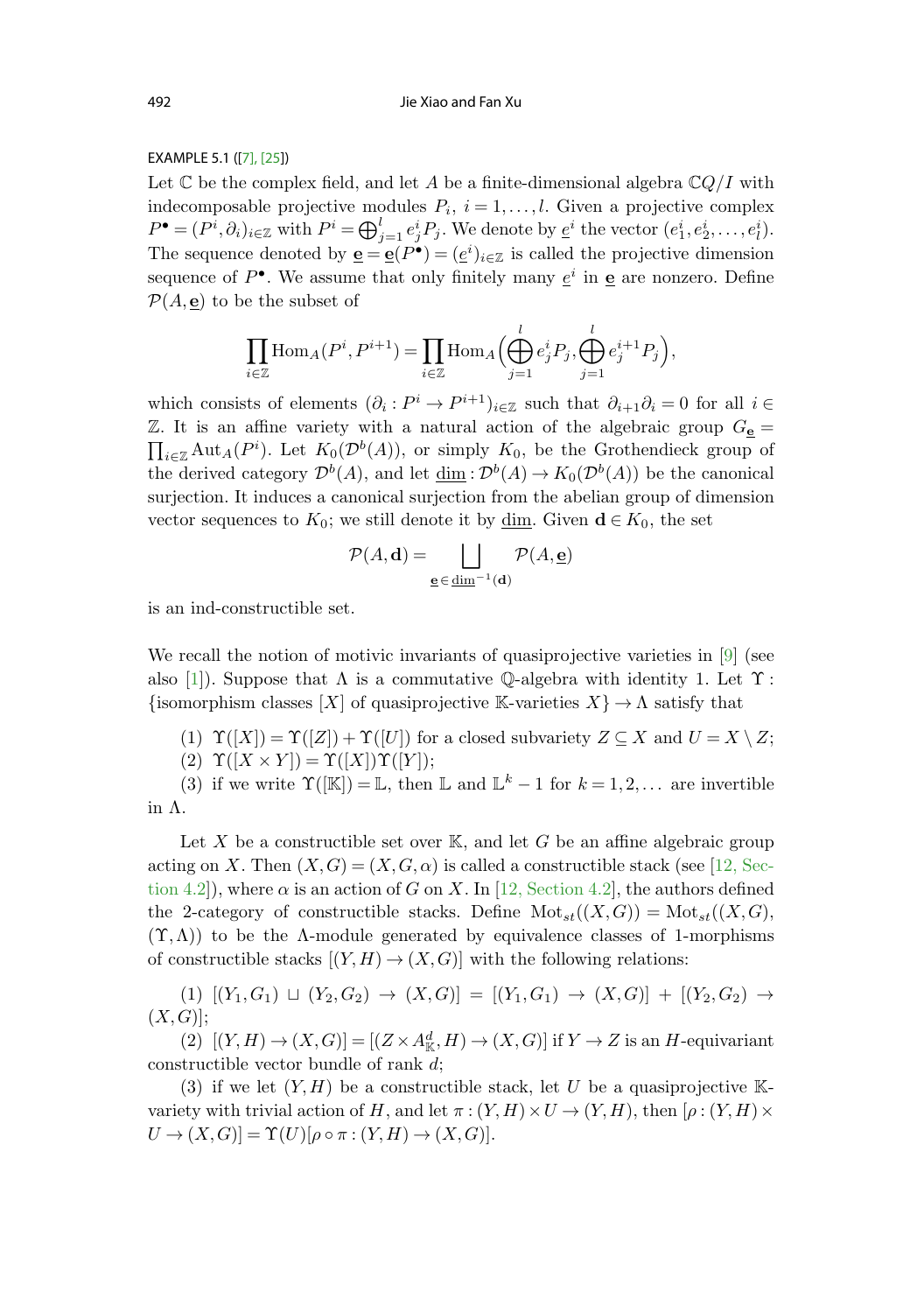Let us recall the definition of motivic Hall algebras from [[12\]](#page-21-0). Let  $\mathcal C$  be an ind-constructible triangulated  $A_{\infty}$ -category over K, and objects in C form an ind-constructible set  $\mathfrak{D}$ **b**j $(C) = \bigsqcup_{i \in I} \mathcal{X}_i$  for countable constructible sets  $\mathcal{X}_i$  with the action of an affine algebraic group  $G_i$  on  $\mathcal{X}_i$ . For  $X, Y \in \mathfrak{Ob}(\mathcal{C})$ , set

$$
\{X,Y\} := \mathbb{L}^{\sum_{i>0} (-1)^i \dim_{\mathbb{C}} \text{Hom}(X[i],Y)}.
$$

For any  $i, j \in I$ , consider the maps  $\Phi_1 : \mathcal{X}_i \times \mathcal{X}_j \to \Lambda$  sending  $(M, N)$  to

$$
\Upsilon\big(\big[\mathrm{Hom}_{\mathcal{C}}(M,N)\big]\big) = \mathbb{L}^{\dim_{\mathbb{K}} \mathrm{Hom}_{\mathcal{C}}(M,N)},
$$

 $\Phi_2: \mathcal{X}_i \times \mathcal{X}_j \to \Lambda$  mapping  $(M, N)$  to  $\{M, N\}$ , and  $\Phi_3: \mathcal{X}_i \to \Lambda$  sending M to  $\Upsilon(\text{Aut}(M)))$  (see Proposition [5.3](#page-18-0)). In the following, we assume that all three maps are constructible functions.

Consider the Λ-module

$$
\mathcal{MH}(\mathcal{C}) = \bigoplus_{i \in I} \text{Mot}_{st}((\mathcal{X}_i, G_i)).
$$

One can endow the module with the multiplication

$$
[\pi_1 : S_1 \to \mathfrak{Obj}(\mathcal{C})] * [\pi_2 : S_2 \to \mathfrak{Obj}(\mathcal{C})] = \sum_{n \in \mathbb{Z}} \mathbb{L}^{-n} [\pi : \mathcal{W}_n \to \mathfrak{Obj}(\mathcal{C})],
$$

where  $\pi_1(\mathcal{S}_1) \subseteq \mathcal{X}_i$ ,  $\pi_2(\mathcal{S}_2) \subseteq \mathcal{X}_j$  for some  $i, j \in I$ , and

$$
\mathcal{W}_n = \left\{ (s_1, s_2, \alpha) \mid s_i \in \mathcal{S}_i, \alpha \in \text{Hom}_{\mathcal{C}}(\pi_2(s_2), \pi_1(s_1)[1]), \right\}
$$

$$
\sum_{i>0} (-1)^i \dim_{\mathbb{C}} \text{Hom}(\pi_2(s_2)[i], \pi_1(s_1)[1]) = -n \right\}.
$$

The map  $\pi$  sends  $(s_1, s_2, \alpha)$  to Cone $(\alpha)$ [−1]. Here, for simplicity of notation, we write  $[S \to \mathcal{X}_i]$  instead of  $[(S, G_s) \to (\mathcal{X}_i, G_i)]$ . The algebra  $\mathcal{MH}(\mathcal{C})$  is called the motivic Hall algebra associated to  $C$ .

For convenience, we use the integral notation for the right-hand term in the definition of the multiplication. Then the multiplication can be rewritten as

$$
\begin{aligned}\n\left[\pi_1: \mathcal{S}_1 \to \mathfrak{Ob}j(\mathcal{C})\right] \cdot \left[\pi_2: \mathcal{S}_2 \to \mathfrak{Ob}j(\mathcal{C})\right] \\
&:= \int_{s_1 \in \mathcal{S}_1, s_2 \in \mathcal{S}_2} \left[ \text{Hom}_{\mathcal{C}}\big(\pi_2(s_2), \pi_1(s_1)[1]\big) \to \mathfrak{Ob}j(\mathcal{C})\right] \cdot \left\{\pi_2(s_2), \pi_1(s_1)[1]\right\} \\
&:= \int_{s_1 \in \mathcal{S}_1, s_2 \in \mathcal{S}_2} \left\{\pi_2(s_2), \pi_1(s_1)[1]\right\} \cdot \int_{\alpha \in \text{Hom}_{\mathcal{C}}\big(\pi_2(s_2), \pi_1(s_1)[1]\big)_{E}} v_{[E]},\n\end{aligned}
$$

where  $v_{[E]} := [\pi : pt \to \mathfrak{Ob}(\mathcal{C})]$  with  $\pi(pt) = E$ . Note that  $\text{Hom}_{\mathcal{C}}(\pi_2(s_2))$ ,  $\pi_1(s_1)[1]_E$  is a constructible set (see [[4, Appendix\]](#page-21-0)).

### THEOREM 5.2 ([\[12, PROPOSITION 10\]](#page-21-0))

With the above multiplication,  $\mathcal{MH}(\mathcal{C})$  becomes an associative algebra.

Inspired by [\[12](#page-21-0)] and [\[24](#page-22-0)], the proof can be considered as a motivic version of Symmetry [II.](#page-12-0)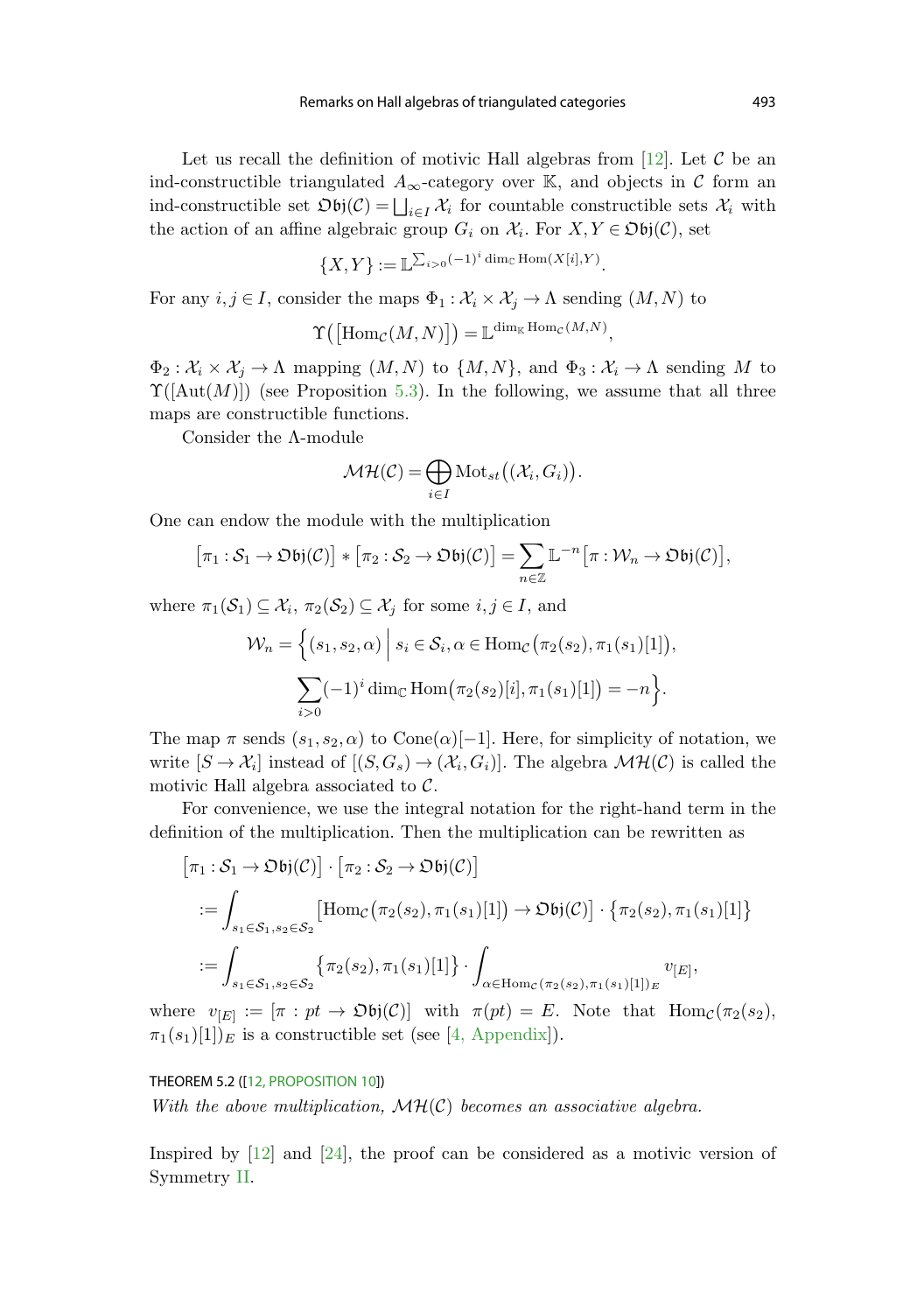Proof

By the reformulation of the definition of multiplication, the proof of the theorem is easily reduced to the case when  $S_i$  is just a point. Given X, Y, and  $Z \in \mathfrak{Obj}(\mathcal{C})$ ,  $v_{[Z]} * (v_{[X]} * v_{[Y]})$  is equal to

$$
\mathcal{T}_1 := \int_{\alpha \in \text{Hom}(Y, X[1])_{L[1]}} \int_{\beta \in \text{Hom}(L, Z[1])_{M[1]}} \big\{ Y, X[1] \big\} \cdot \big\{ L, Z[1] \big\} \cdot v_{[M]}
$$

and  $(v_{[Z]} * v_{[X]}) * v_{[Y]}$  is equal to

$$
\mathcal{T}_2 := \int_{\alpha' \in \operatorname{Hom}(X,Z[1])_{L'[1]}} \int_{\beta' \in \operatorname{Hom}(Y,L'[1])_{M[1]}} \left\{ X, Z[1] \right\} \cdot \left\{ Y, L'[1] \right\} \cdot v_{[M]}.
$$

Using the notation in Section [3,](#page-3-0) we have

$$
\mathcal{T}_1 = \int_{\alpha' \in \text{Hom}(X, Z[1])_{L'[1]}^L, \alpha \in \text{Hom}(Y, X[1])_{L[1]}^{L'}} \int_{\beta \in \text{Hom}(L, Z[1])_{M[1]}^{\alpha, L'}} \{Y, X[1]\} \cdot \{L, Z[1]\} \cdot v_{[M]}
$$

and

$$
\mathcal{T}_2 = \int_{\alpha \in \text{Hom}(Y, X[1])_{L[1]}^L, \alpha' \in \text{Hom}(X, Z[1])_{L'[1]}^L} \int_{\beta' \in \text{Hom}(Y, L'[1])_{M[1]}^{\alpha', L}} \{X, Z[1]\} \cdot \{Y, L'[1]\} \cdot v_{[M]}.
$$

As in the proof of Theorem [4.1](#page-9-0), fix  $\alpha \in \text{Hom}(Y, X[1])_{L[1]}^{L'}$ ; by (4.1), there is a constructible bundle  $\text{Hom}(L, Z[1])_{M[1]}^{\alpha, L'} \to \text{Hom}(X, Z[1])_{L'[1]}^L$  with fiber dimension

$$
\dim{\rm Hom}\big(Y,Z[1]\big)+\dim\big\{X\oplus Y,Z[1]\big\}-\dim\big\{L,Z[1]\big\}
$$

Fix  $\alpha' \in \text{Hom}(X, Z[1])_{L'[1]}^L$ ; by [\(4.1\)](#page-9-0), there is a constructible bundle

$$
\operatorname{Hom}\big(Y,L'[1]\big)^{\alpha',L}_{M[1]}\to\operatorname{Hom}\big(Y,X[1]\big)^{L'}_{L[1]}
$$

with fiber dimension

$$
\dim \text{Hom}(Y, Z[1]) + \dim \{Y, X[1] \oplus Z[1]\} - \dim \{Y, L'[1]\}.
$$

Hence, we have  $\mathcal{T}_1 = \mathcal{T}_2$ .

Given an indecomposable object  $X \in \mathcal{C}$ ,  $\Upsilon([\text{End}_{\mathcal{C}}(X)]) = \mathbb{L}^{\dim_k \text{End}_{\mathcal{C}}(X)}$ , and

$$
\Upsilon([\text{Aut}\,X]) = \mathbb{L}^{\dim_k \text{radEnd}\,X}(\mathbb{L}^{d(X)} - 1),
$$

where  $d(X) = \dim_k(\text{End } X)$  radEnd X). Given  $n \in \mathbb{N}$ , consider the morphism

$$
Aut(nX) \to GL_n(\text{End } X/\text{rad} \text{End } X);
$$

the fiber is an affine space (consisting of matrices with elements belonging to radEnd X) of dimension  $n^2 \dim_k(\text{radEnd } X)$ . Hence, by [\[1, Lemma 2.6](#page-21-0)], we have

$$
\Upsilon\big(\big[\text{Aut}(nX)\big]\big) = \mathbb{L}^{n^2 \dim_k\left(\text{radEnd } X\right) + (1/2)n(n-1)d(X)} \prod_{k=1}^n (\mathbb{L}^{kd(X)} - 1).
$$

.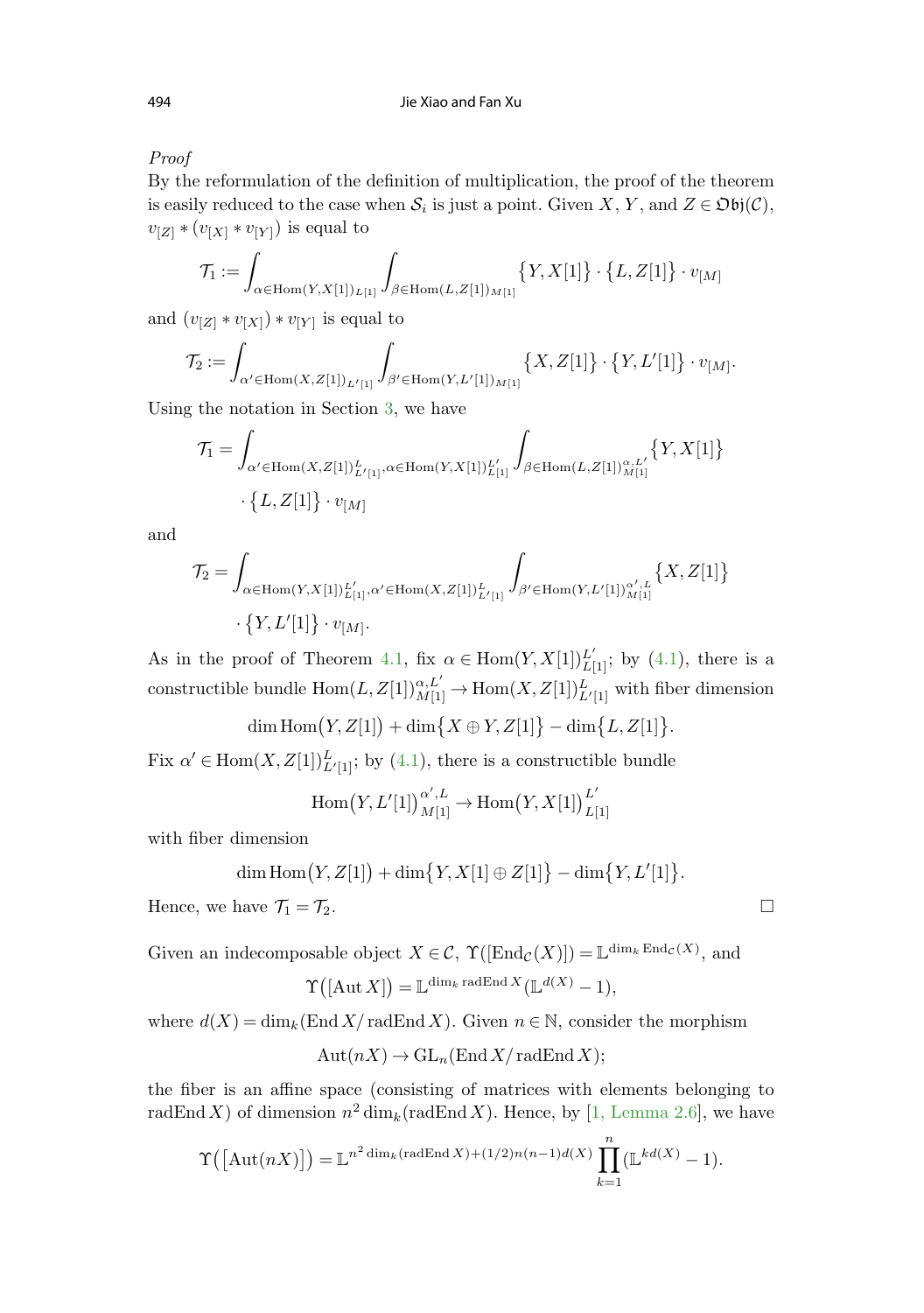<span id="page-18-0"></span>Generally, an object  $X \in \mathcal{C}$  is isomorphic to  $n_1X_1 \oplus n_2X_2 \oplus \cdots \oplus n_tX_t$ , where  $X_i \not\cong X_j$  for  $i, j = 1, \ldots, t$  and  $i \neq j$ . Consider the natural morphism

$$
Aut(X) \to Aut(n_1X_1) \times \cdots \times Aut(n_tX_t).
$$

It is a vector bundle of dimension  $\sum_{i \neq j} \text{Hom}(n_i X_i, n_j X_j)$ . Hence, we have the following result.

#### PROPOSITION 5.3

For  $X \in \mathcal{C}$ ,  $\Upsilon([\text{Aut }X]) = \mathbb{L}^t \prod_{i=1}^l \prod_{j=1}^{s_i} (\mathbb{L}^{jd(X)} - 1)$  for some  $t, l, s_1, \ldots, s_l \in \mathbb{N}$ and then is invertible in  $\Lambda$ .

We introduce some necessary notations. Let  $W = \bigsqcup_{n \in \mathbb{Z}} W_n$ . Then  $\pi : W \to$  $\mathfrak{D}bj(\mathcal{C})$  (for simplicity, we use the same notation as  $\pi : \mathcal{W}_n \to \mathfrak{D}bj(\mathcal{C})$ ) induces that  $\pi(\mathcal{W}) \subseteq \mathfrak{Obj}(\mathcal{C})$ . For  $X \in \mathcal{C}$ , if  $\Upsilon([\text{Aut } X]) = \mathbb{L}^t \prod_{i=1}^l \prod_{j=1}^{s_i} (\mathbb{L}^{jd(X)} - 1)$ , then write  $d_a(X) = (t, s_1, s_2, \dots, s_l)$  and  $\mathbb{L}^{d_a} = \mathbb{L}^t \prod_{i=1}^l \prod_{j=1}^{s_i} (\mathbb{L}^{jd(X)} - 1)$ . For  $X, Y, L \in \mathcal{C}$ , write

$$
d_{\{X,Y\}} = \sum_{i>0} (-1)^i \dim_{\mathbb{C}} \text{Hom}(X[i], Y)
$$

and  $d^* = d_{(X,Y,L)} = (d_a(X), d_{\{X,L\}}, d_{\{X,X\}})$ . For a fixed triple  $d^* = (d_a, l, m)$  with  $d_a = (t, s_1, s_2, \ldots, s_l)$  and two pairs  $[\pi_i : S_i \to \mathfrak{Ob}j(\mathcal{C})]$  for  $i = 1, 2$ , define

$$
\mathcal{V}_{d^*} = \{ (s_1, s_2, L, \beta) \mid L \in \pi(\mathcal{W}), \beta \in \text{Hom}(\pi_1(s_1), L) \text{ with } \text{Cone}(\beta) \cong \pi_2(s_2) \text{ and}
$$

$$
d_a\big(\text{Aut}(\pi_1(s_1))\big) = d_a, d_{\{\pi_1(s_1), \text{Cone}(\alpha)\}} = l, d_{\{\pi_1(s_1), \pi_1(s_1)\}} = m \}.
$$

Consider the Λ-module

$$
\mathcal{MH}_T(\mathcal{C}) = \bigoplus_{i \in I} \text{Mot}_{st}((\mathcal{X}_i, G_i))
$$

endowed with the multiplication

$$
[\pi_1 : S_1 \to \mathfrak{Obj}(\mathcal{C})] \cdot [\pi_2 : S_2 \to \mathfrak{Obj}(\mathcal{C})]
$$
  
\n
$$
= \sum_{d_a, l, m} [\psi : \mathcal{V}_{d^*} \to \mathfrak{Obj}(\mathcal{C})] \mathbb{L}^{-d_a} \mathbb{L}^{l-m}
$$
  
\n
$$
:= \int_{s_1 \in S_1, s_2 \in S_2} \Upsilon([\mathrm{Aut}(\pi(s_1))])^{-1} {\{\pi_1(s_1), \pi_1(s_1)\}}^{-1}
$$
  
\n
$$
\times \int_{L \in \pi(\mathcal{W})} [\mathrm{Hom}(\pi_1(s_1), L) \to \mathfrak{Obj}(\mathcal{C})],
$$

where  $\pi_1(\mathcal{S}_1) \subseteq \mathcal{X}_i$ ,  $\pi_2(\mathcal{S}_2) \subseteq \mathcal{X}_j$  for some  $i, j \in I$ , and  $\psi(s_1, s_2, L, \beta) = L$ . Then  $\mathcal{MH}_T(\mathcal{C})$  is an A-algebra.

Given  $Z, M \in \mathcal{C}$  and  $l : Z \to M$ , there is a unique distinguished triangle

$$
Z \stackrel{l}{\rightarrow} M \stackrel{m}{\rightarrow} L \stackrel{n}{\rightarrow} Z[1],
$$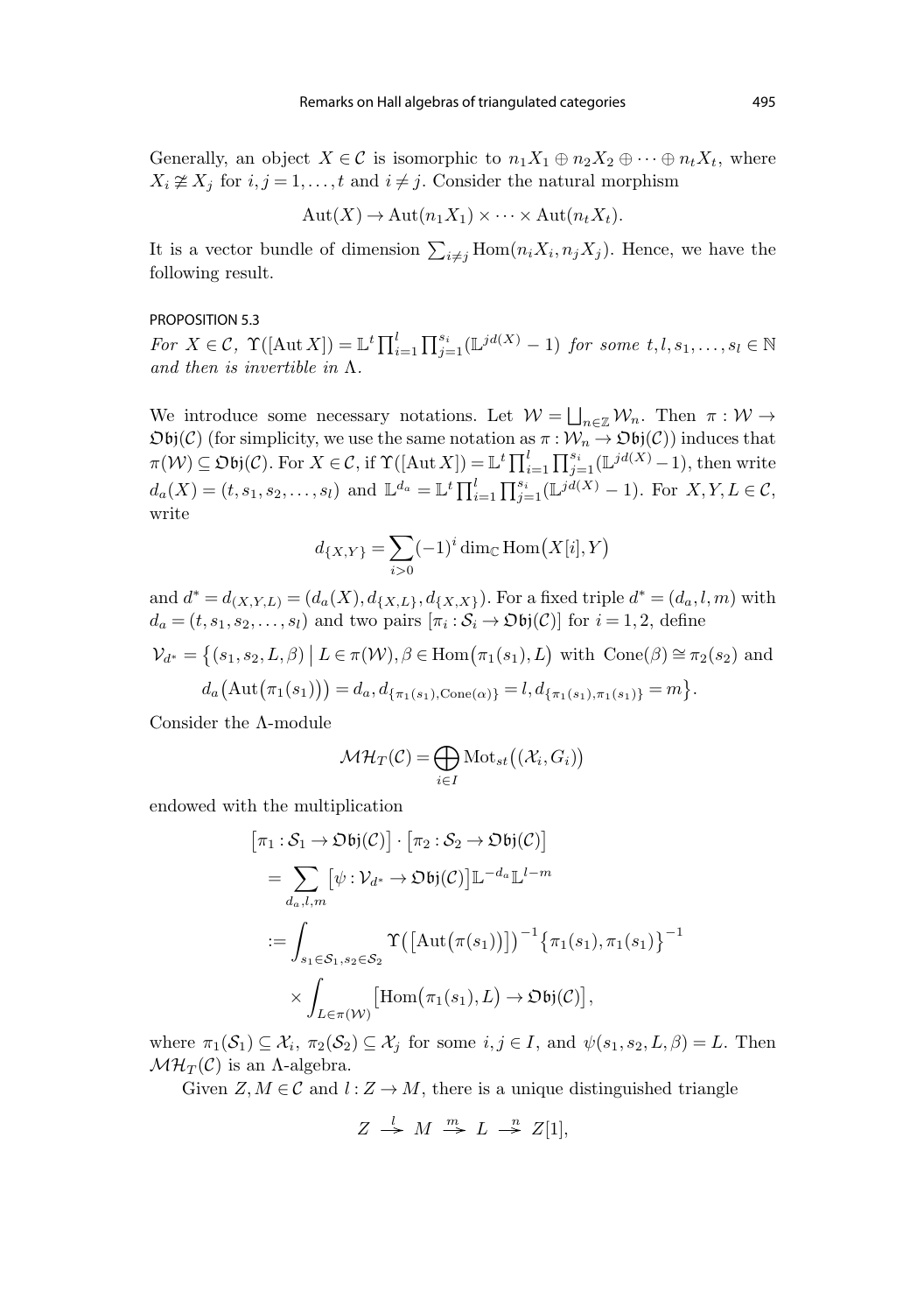where  $L = \text{Cone}(l)$  and  $m = (1 0), n = \begin{pmatrix} 0 \\ 1 \end{pmatrix}$ . Set

$$
n \operatorname{Hom}(Z[1], L) = \{ nt \mid t \in \operatorname{Hom}(Z[1], L) \}
$$

and

$$
\operatorname{Hom}(Z[1],L)n = \{tn \mid t \in \operatorname{Hom}(Z[1],L)\}.
$$

It is easy to check that they are vector spaces.

#### LEMMA 5.4 ([[24, LEMMA 2.4](#page-22-0)])

With the above notation, we have

$$
\Upsilon([n \operatorname{Hom}(Z[1], L)]) = \{M, L\} \{Z, L\}^{-1} \{L, L\}^{-1}
$$

and

$$
\Upsilon([\text{Hom}(Z[1],L)n]) = \{Z,M\}\{Z,L\}^{-1}\{Z,Z\}^{-1}.
$$

Now we give the motivic version of the derived Riedtmann–Peng formula.

## PROPOSITION 5.5

For  $Z, L, M \in \mathcal{C}$ , we have

$$
[\text{Hom}_{\mathcal{C}}(Z,M)_L \to \text{Obj}(\mathcal{C})] \cdot \frac{\{Z,M\}}{\Upsilon([\text{Aut }Z]) \cdot \{Z,L\} \cdot \{Z,Z\}}
$$

$$
= [\text{Hom}_{\mathcal{C}}(M,L)_{Z[1]} \to \text{Obj}(\mathcal{C})] \cdot \frac{\{M,L\}}{\Upsilon([\text{Aut }L]) \cdot \{Z,L\} \cdot \{L,L\}}
$$

.

Proof

Define the constructible set

$$
S_1 = \left\{(a_L, l, tn) \; \middle| \; a_L \in \mathrm{Aut}\,L, l \in \mathrm{Hom}_{\mathcal{C}}(Z, M)_L, t \in \mathrm{Hom}_{\mathcal{C}}\big(Z[1], L\big) \right\}
$$

and

$$
S_2 = \{(a_Z, m, nt) \mid
$$
  

$$
a_Z \in \text{Aut } Z, m \in \text{Hom}_{\mathcal{C}}(M, L)_{Z[1]}, g_2 \in \text{Aut } L, t \in \text{Hom}_{\mathcal{C}}(Z[1], L)\}.
$$

Here, the projection  $S_1 \to \text{Aut } L \times \text{Hom}_{\mathcal{C}}(Z,M)_L$  is a constructible bundle of dimension dim<sub>k</sub> Hom<sub>C</sub>(Z[1], L)n. (The choice of n is irrelevant.) In the same way,  $S_2$  is a constructible bundle of dimension  $n \dim_k \text{Hom}_{\mathcal{C}}(Z[1], L)$ . Note that, given  $g_1 \in \text{Aut } Z$ ,  $g_1 \circ l = l$  means that  $g_1 = 1 + g'_1$  and  $g'_1 \circ l = 0$ . However,  $g'_1 \circ l =$ 0 is equivalent to saying that  $g'_1 = t \circ n$  for some  $t \in \text{Hom}(Z[1], L)$ . Similarly,  $g_2 \in \text{Aut } L$  satisfies  $mg_2 = m$  if and only if  $g_2 \in 1 + n \text{Hom}(Z[1], L)$ . For any  $l' \in \text{Hom}_{\mathcal{C}}(Z,M)_L$ , there exists a unique  $a_Z \in \text{Aut } Z$  such that  $a_Z l = l'$ . There is an isomorphism  $S_1 \rightarrow S_2$  defined by sending  $(a_L, l', tn)$  to  $(a_Z, a_Lm, nt)$ . Hence, we have that  $[S_1 \to \mathfrak{Ob}j(\mathcal{C})] = [S_2 \to \mathfrak{Ob}j(\mathcal{C})]$ . On the other hand, by the definition of motivic Hall algebras and Lemma 5.4, we have

<span id="page-19-0"></span>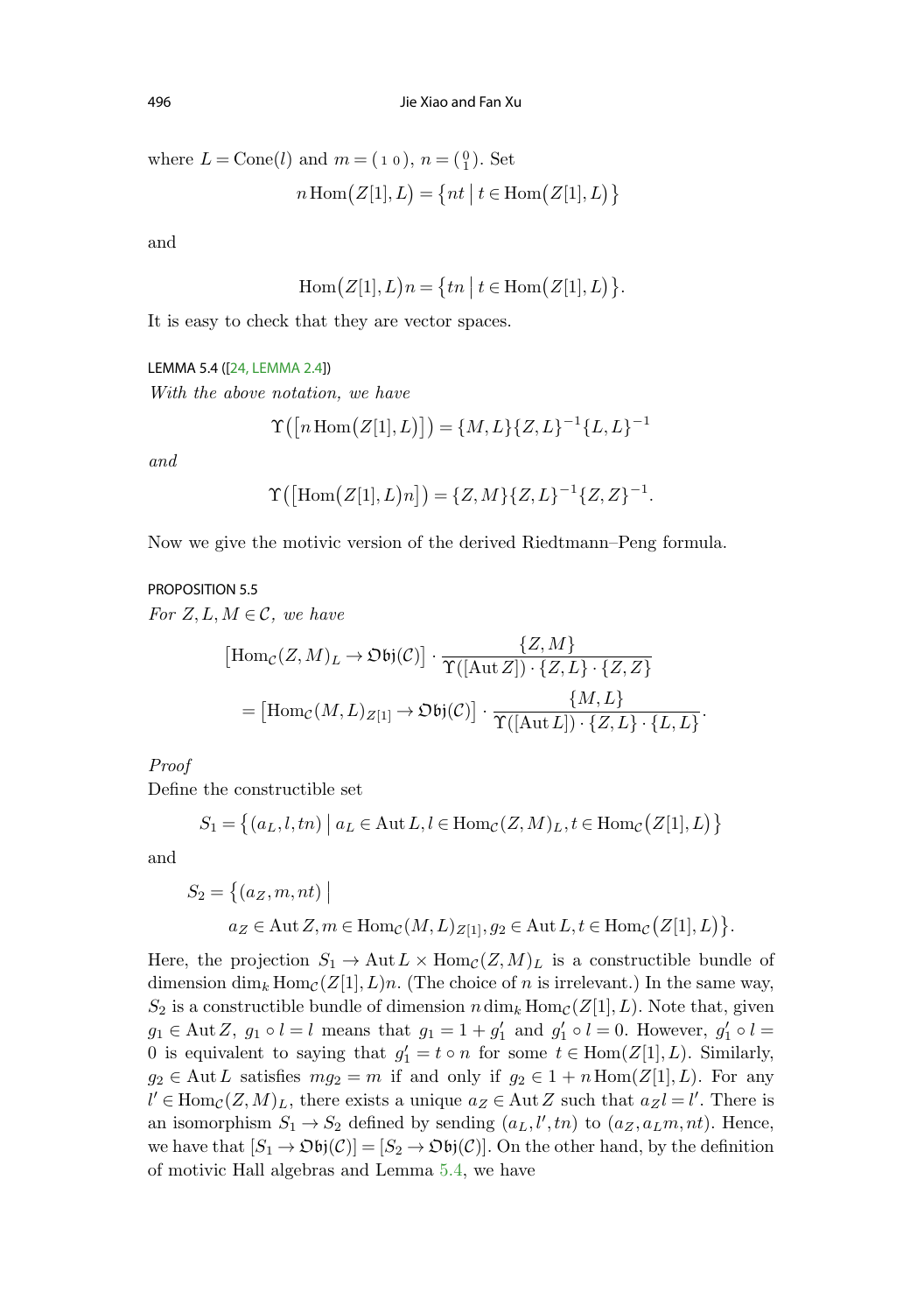$$
[S_1 \to \mathfrak{Obj}(\mathcal{C})]
$$
  
=  $\Upsilon([\text{Aut } L])\{Z, M\}\{Z, L\}^{-1}\{Z, Z\}^{-1} \cdot [\text{Hom}_{\mathcal{C}}(Z, M)_L \to \mathfrak{Obj}(\mathcal{C})]$ 

and

$$
[S_2 \to \mathfrak{Obj}(\mathcal{C})] = \Upsilon([\text{Aut }Z])\{M, L\}\{Z, L\}^{-1}\{L, L\}^{-1} \cdot [\text{Hom}_{\mathcal{C}}(M, L)_{Z[1]} \to \mathfrak{Obj}(\mathcal{C})].
$$

This concludes the proof of the proposition.

#### THEOREM 5.6

With the above defined multiplication,  $\mathcal{MH}_T(\mathcal{C})$  becomes an associative algebra.

The proof c[an be considered to be the motivic version of the proof for \[24](#page-22-0), Theorem 3.6].

## Proof

Set  $u_{[E]} := [\pi : pt \to \mathfrak{D} \mathfrak{bi}(\mathcal{C})]$  with  $\pi(pt) = E$ . Given three functions  $[\pi_i : S_i \to \mathfrak{D} \mathfrak{bi}(\mathcal{C})]$  $\mathfrak{Ob}(\mathcal{C})$  for  $i = 1, 2, 3$ , we need to prove

$$
[\pi_3] \cdot ([\pi_1] \cdot [\pi_2]) = ([\pi_3] \cdot [\pi_1]) \cdot [\pi_2].
$$

By the reformulation of the definition of multiplication, the proof of the theorem is easily reduced to the case when  $S_i$  is just a point. Let  $\pi_3(pt) = Z$ ,  $\pi_2(pt) = Y$ , and  $\pi_1(pt) = X$ . Set  $t_{[X]} = \Upsilon^{-1}([Aut(X)]) \cdot \{X,X\}$ . Then  $u_{[Z]} * (u_{[X]} * u_{[Y]})$  is equal to

$$
\int_{L\in \pi(\mathcal W), L'\in \pi(\mathcal W')} \bigl[ \mathrm{Hom}(M \oplus X, L)^{Y,Z[1]}_{L'[1]} \to \mathfrak{Obj}(\mathcal C) \bigr] t_{[X]} t_{[L]} \{M \oplus X, L\},
$$

where  $\pi(\mathcal{W}')$  is the image of  $\pi: \text{Ext}^1(Z,X) \to \mathfrak{Ob}(\mathcal{C})$  by sending  $\alpha$  to its middle term. Similarly, we have that  $(u_{[Z]} * u_{[X]}) * u_{[Y]}$  is equal to

$$
\int_{L \in \pi(\mathcal{W}), L' \in \pi(\mathcal{W}')} [\text{Hom}(L', M \oplus X)^{Y, Z[1]}_{L} \to \text{Obj}(\mathcal{C})] t_{[X]} t_{[L']} \{L', M \oplus X\}.
$$

Following Proposition [5.5,](#page-19-0) we have that  $(u_{[Z]} * u_{[X]}) * u_{[Y]} = u_{[Z]} * (u_{[X]} * u_{[Y]}). \square$ 

THEOREM 5.7

There exists an algebra isomorphism  $\Phi : \mathcal{MH}(\mathcal{C}) \to \mathcal{MH}_T(\mathcal{C})$  defined by

$$
\Phi([\pi : S \to \mathfrak{D} \mathfrak{bi}(\mathcal{C})]) = \int_{s \in \mathcal{S}} t_{[\pi(s)]} u_{[\pi(s)]},
$$
  

$$
\frac{1}{(\text{Aut}(\pi(s))]} \cdot {\pi(s), \pi(s)}.
$$

where  $t_{[\pi(s)]} = \Upsilon^{-1}([\text{Aut}(\pi(s))]) \cdot {\pi(s), \pi(s)}$ 

The proof is a direct application of Proposition [5.5](#page-19-0).

 $\Box$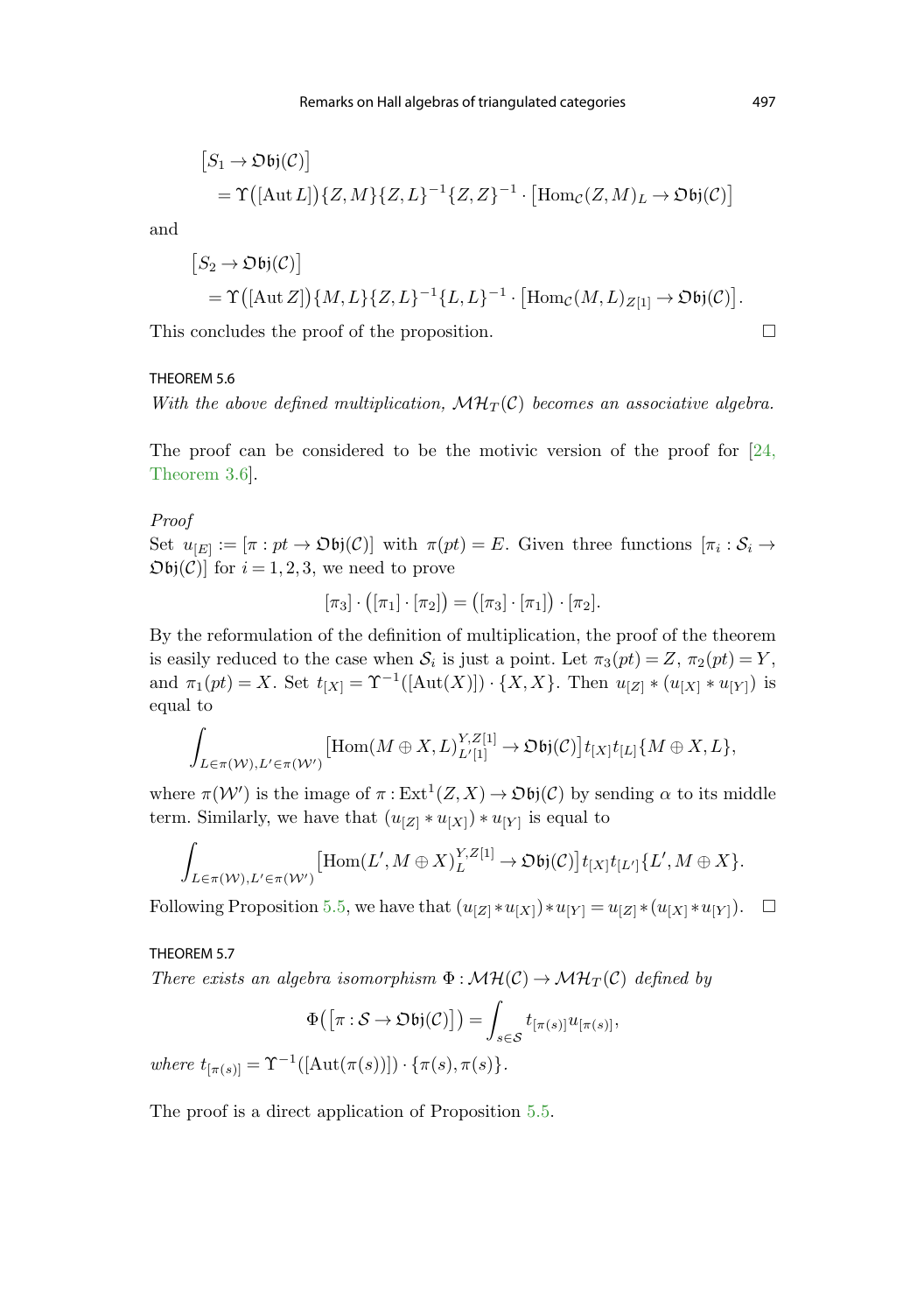# <span id="page-21-0"></span>**References**

- [1] T. Bridgeland, An introduction to motivic Hall algebras, Adv. Math. **229** (2012), 102–138. [MR 2854172](http://www.ams.org/mathscinet-getitem?mr=2854172). [DOI 10.1016/j.aim.2011.09.003](http://dx.doi.org/10.1016/j.aim.2011.09.003).
- [2] I. Burban and O. Schiffmann, On the Hall algebra of an elliptic curve, I, Duke Math. J. **161** (2012), 1171–1231. [MR 2922373.](http://www.ams.org/mathscinet-getitem?mr=2922373) [DOI 10.1215/00127094-1593263](http://dx.doi.org/10.1215/00127094-1593263).
- [3]  $\Box$ , Two descriptions of the quantum affine algebra  $U_v(\widehat{sl}_2)$  via Hall algebra approach, Glasg. Math. J. **54** (2012), 283–307. [MR 2911369.](http://www.ams.org/mathscinet-getitem?mr=2911369) [DOI 10.1017/S0017089511000607.](http://dx.doi.org/10.1017/S0017089511000607)
- [4] P. Caldero and B. Keller, From triangulated categories to cluster algebras, Invent. Math. **172** (2008), 169–211. [MR 2385670](http://www.ams.org/mathscinet-getitem?mr=2385670). [DOI 10.1007/s00222-008-0111-4.](http://dx.doi.org/10.1007/s00222-008-0111-4)
- [5] J. A. Green, Hall algebras, hereditary algebras and quantum groups, Invent. Math. **120** (1995), 361–377. [MR 1329046](http://www.ams.org/mathscinet-getitem?mr=1329046). [DOI 10.1007/BF01241133.](http://dx.doi.org/10.1007/BF01241133)
- [6] D. Hernandez and B. Leclerc, Quantum Grothendieck rings and derived Hall algebras, J. Reine Angew. Math., published electronically April 2013. [DOI 10.1515/crelle-2013-0020.](http://dx.doi.org/10.1515/crelle-2013-0020)
- [7] B. T. Jensen, X. Su, and A. Zimmermann, Degenerations for derived categories, J. Pure Appl. Algebra **198** (2005), 281–295. [MR 2133687](http://www.ams.org/mathscinet-getitem?mr=2133687). [DOI 10.1016/j.jpaa.2004.10.001](http://dx.doi.org/10.1016/j.jpaa.2004.10.001).
- [8] D. Joyce, Configurations in abelian categories, I: Basic properties and moduli stacks, Adv. Math. **203** (2006), 194–255. [MR 2231046](http://www.ams.org/mathscinet-getitem?mr=2231046). [DOI 10.1016/j.aim.2005.04.008](http://dx.doi.org/10.1016/j.aim.2005.04.008).
- [9] , Configurations in abelian categories, II: Ringel–Hall algebras, Adv. Math. **210** (2007), 635–706. [MR 2303235](http://www.ams.org/mathscinet-getitem?mr=2303235). [DOI 10.1016/j.aim.2006.07.006.](http://dx.doi.org/10.1016/j.aim.2006.07.006)
- [10] D. Joyce and Y. Song, A Theory of Generalized Donaldson–Thomas Invariants, Mem. Amer. Math. Soc. **217**, Amer. Math. Soc., Providence, 2012. [MR 2951762.](http://www.ams.org/mathscinet-getitem?mr=2951762) [DOI 10.1090/S0065-9266-2011-00630-1](http://dx.doi.org/10.1090/S0065-9266-2011-00630-1).
- [11] M. Kapranov, Heisenberg doubles and derived categories, J. Algebra **202** (1998), 712–744. [MR 1617651](http://www.ams.org/mathscinet-getitem?mr=1617651). [DOI 10.1006/jabr.1997.7323](http://dx.doi.org/10.1006/jabr.1997.7323).
- [12] M. Kontsevich and Y. Soibelman, Stability structures, motivic Donaldson–Thomas invariants and cluster transformations, preprint, [arXiv:0811.2435v1](http://arxiv.org/abs/arXiv:0811.2435v1) [math.AG].
- [13] G. Lusztig, *Canonical bases arising from quantized enveloping algebras*, J. Amer. Math. Soc. **3** (1990), 447–498. [MR 1035415.](http://www.ams.org/mathscinet-getitem?mr=1035415) [DOI 10.2307/1990961](http://dx.doi.org/10.2307/1990961).
- [14] H. Nakajima, Quiver varieties and Kac–Moody algebras, Duke Math. J. **91** (1998), 515–560. [MR 1604167](http://www.ams.org/mathscinet-getitem?mr=1604167). [DOI 10.1215/S0012-7094-98-09120-7](http://dx.doi.org/10.1215/S0012-7094-98-09120-7).
- [15] L. Peng, Lie algebras determined by finite Auslander–Reiten quivers, Comm. Alg. **26** (1998), 2711–2725. [MR 1635905.](http://www.ams.org/mathscinet-getitem?mr=1635905) [DOI 10.1080/00927879808826306](http://dx.doi.org/10.1080/00927879808826306).
- [16] L. Peng and J. Xiao, Root categories and simple Lie algebras, J. Algebra **198** (1997), 19–56. [MR 1482975.](http://www.ams.org/mathscinet-getitem?mr=1482975) [DOI 10.1006/jabr.1997.7152.](http://dx.doi.org/10.1006/jabr.1997.7152)
- [17] , Triangulated categories and Kac–Moody algebras, Invent. Math. **140** (2000), 563–603. [MR 1760751](http://www.ams.org/mathscinet-getitem?mr=1760751). [DOI 10.1007/s002220000062](http://dx.doi.org/10.1007/s002220000062).